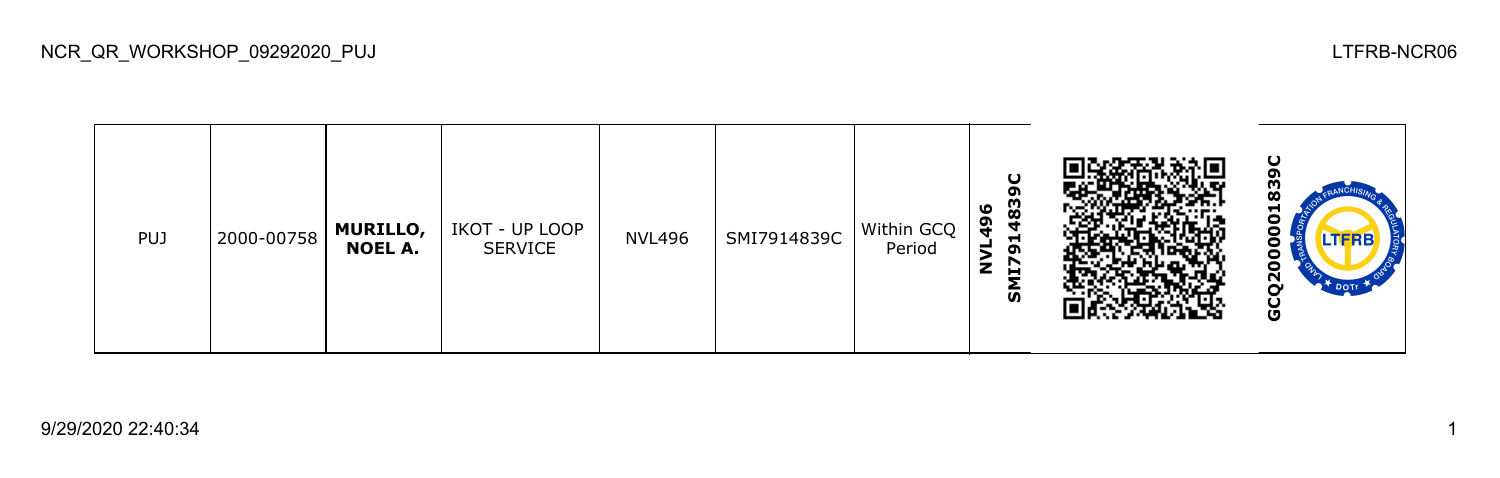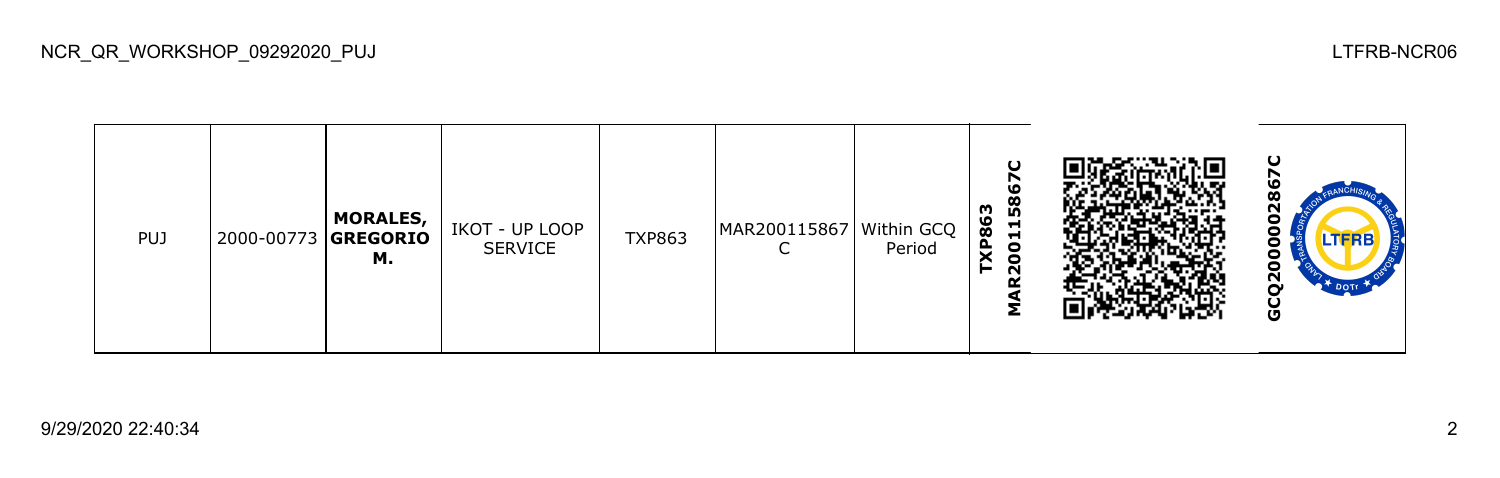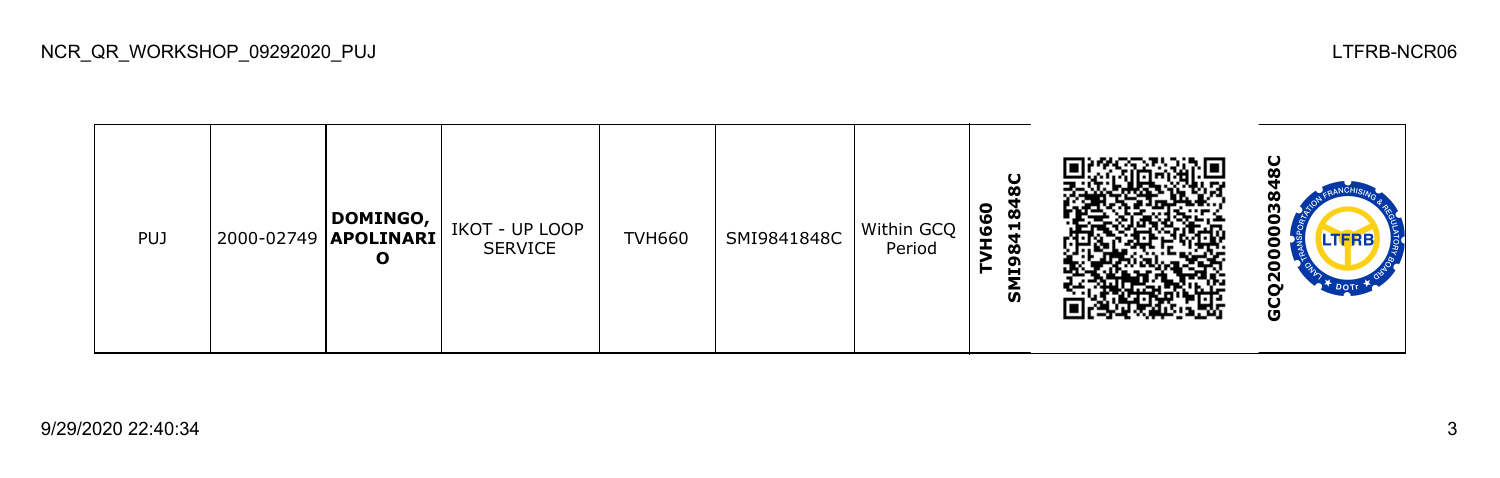| <b>PUJ</b> | 2000-02892 | <b>CALIWAG,</b><br><b>GLORIA</b> | IKOT - UP LOOP<br><b>SERVICE</b> | <b>NVE444</b> | LTCLLQC6187C | Within GCQ<br>Period | O<br>œ<br>ᆋ<br>ဖ<br>교<br>ပ<br>o<br>- |  | ပ<br>മ<br>o<br>o<br>o<br>o<br>o<br>ဥ<br>DOTE -<br>ပ<br>O |
|------------|------------|----------------------------------|----------------------------------|---------------|--------------|----------------------|--------------------------------------|--|----------------------------------------------------------|
|------------|------------|----------------------------------|----------------------------------|---------------|--------------|----------------------|--------------------------------------|--|----------------------------------------------------------|

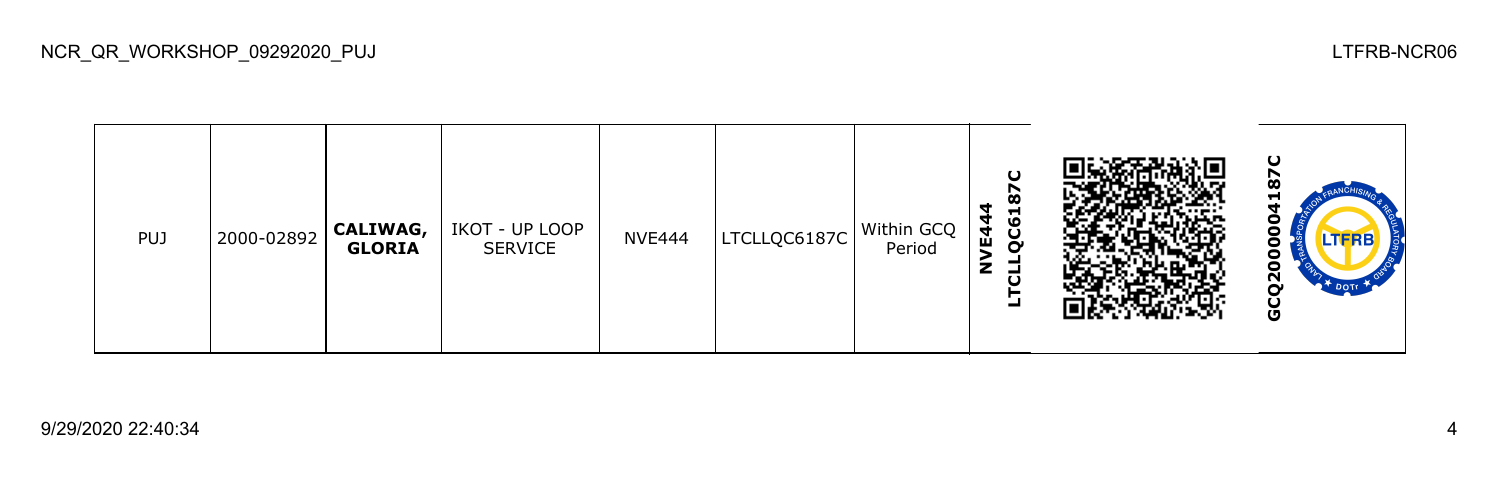| <b>PUJ</b> | 2000-04458 | O, JAIME | MAGLONCI   IKOT - UP LOOP<br><b>SERVICE</b> | <b>PXS240</b> | SPMM9842797 | Within GCQ<br>Period | 0<br>N<br>S <sub>24</sub><br>₹<br>Ø<br>ຸດ<br>മ<br>o<br>ັທ |  | Ο<br>LD,<br>o<br>Θ<br>LTERE<br>o<br>с<br>c<br><u>გ</u><br>Ū<br>U |
|------------|------------|----------|---------------------------------------------|---------------|-------------|----------------------|-----------------------------------------------------------|--|------------------------------------------------------------------|
|------------|------------|----------|---------------------------------------------|---------------|-------------|----------------------|-----------------------------------------------------------|--|------------------------------------------------------------------|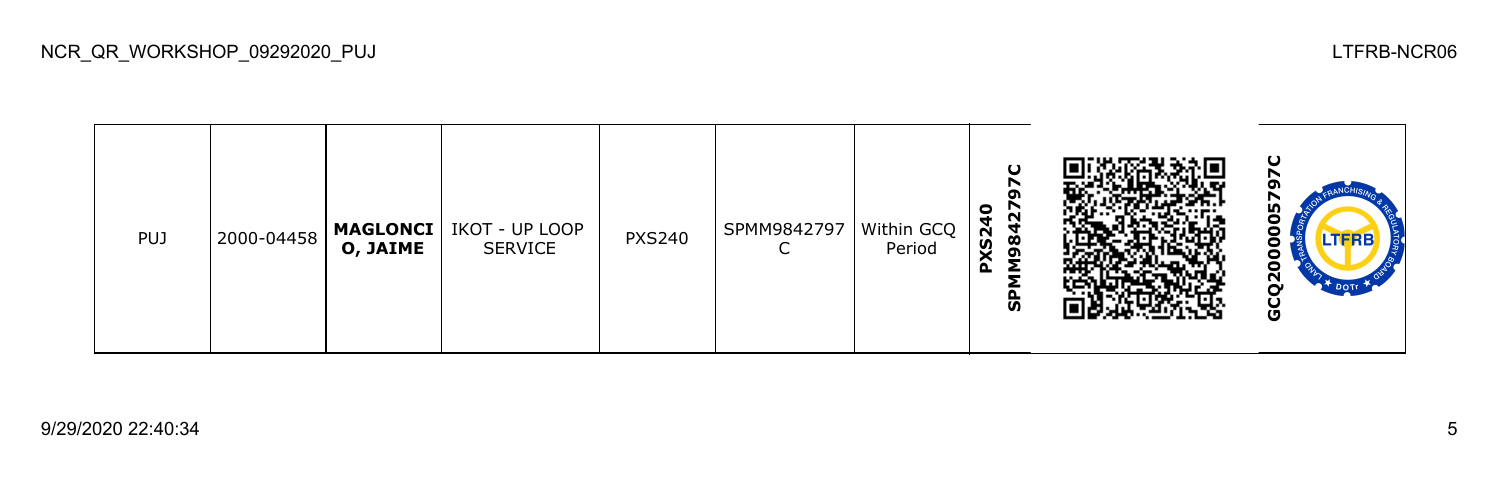| PUJ | 2000-05053 | <b>REYES,</b><br><b>VICENTE</b> | IKOT - UP LOOP<br>SERVICE | <b>NWE869</b> | SMI7705622 | Within GCQ<br>Period | N<br>0562<br>ຸດ<br>E86<br>⋧<br>רו<br>U<br>z<br><b>SG</b> |  | N<br>$\sim$<br>w<br>m<br>лькв<br>с<br>ິ<br>o |
|-----|------------|---------------------------------|---------------------------|---------------|------------|----------------------|----------------------------------------------------------|--|----------------------------------------------|
|-----|------------|---------------------------------|---------------------------|---------------|------------|----------------------|----------------------------------------------------------|--|----------------------------------------------|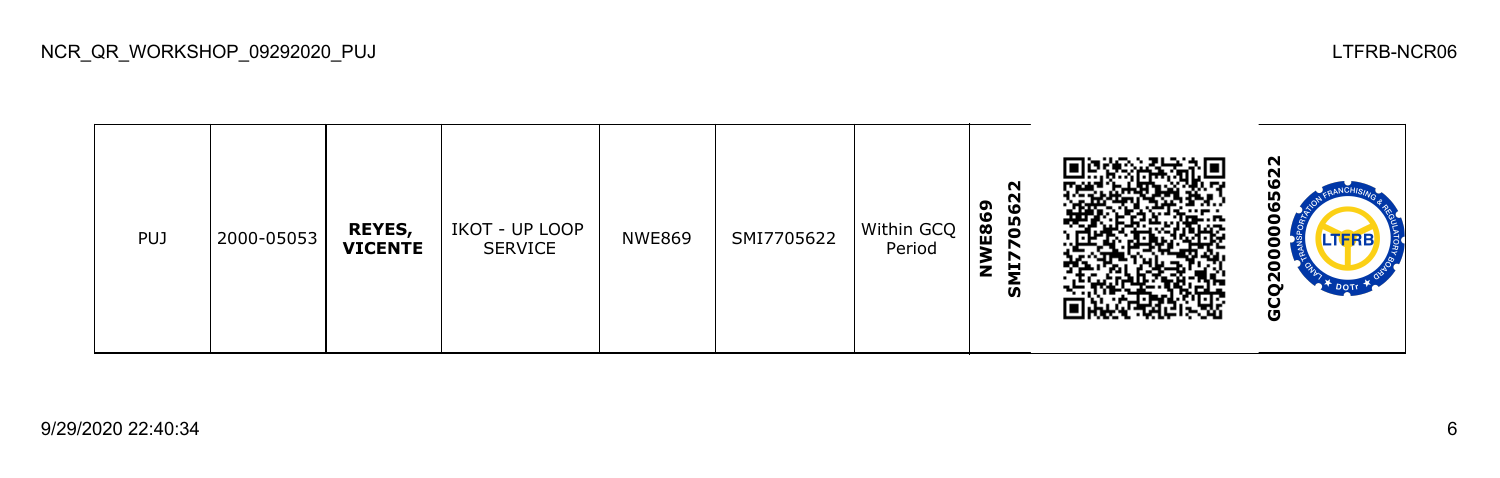| <b>PUJ</b> | 2000-05053 | <b>REYES,</b><br><b>VICENTE</b> | IKOT - UP LOOP<br>SERVICE | <b>NWD984</b> | SMI8016310C | Within GCQ<br>Period | ပ<br>о<br>631<br>Ч<br>$\infty$<br>ຶ<br>−<br>o<br>1180<br>z<br>ົທ |  | ပ<br>о<br>m<br>TERB<br>U<br><u>გ</u><br>DOTT<br>O |
|------------|------------|---------------------------------|---------------------------|---------------|-------------|----------------------|------------------------------------------------------------------|--|---------------------------------------------------|
|------------|------------|---------------------------------|---------------------------|---------------|-------------|----------------------|------------------------------------------------------------------|--|---------------------------------------------------|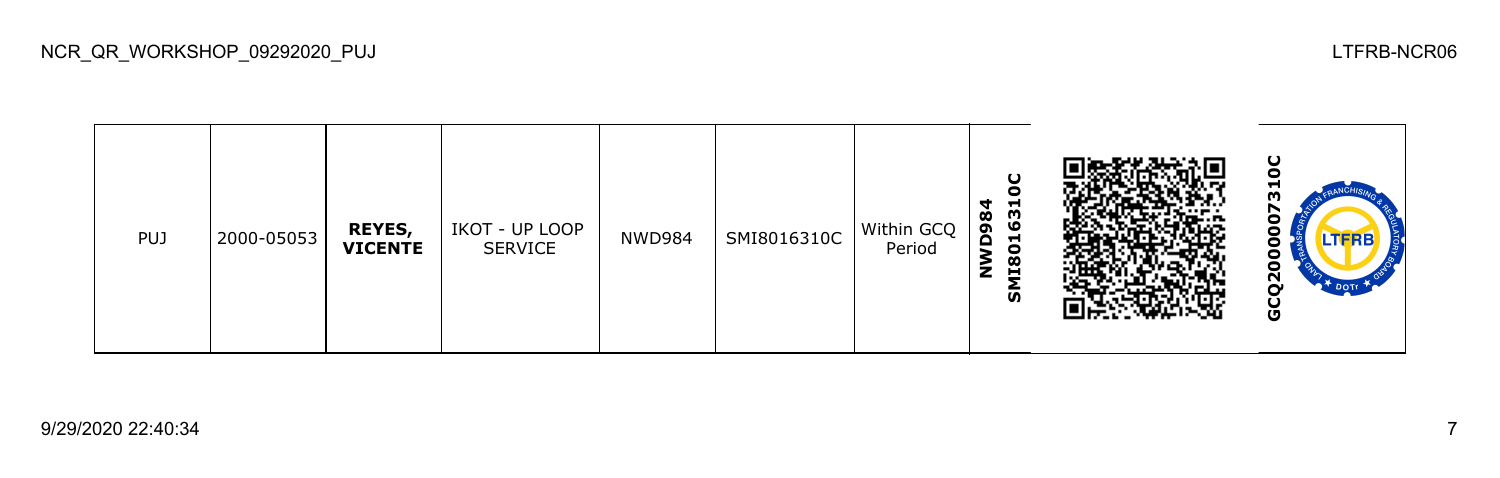| <b>PUJ</b> | 2000-05053 | REYES,<br><b>VICENTE</b> | IKOT - UP LOOP<br>SERVICE | <b>NWB788</b> | SMI7912182C | Within GCQ<br>Period | ပ<br>$\mathbf{S}$<br>88<br>$\overline{21}$<br><u>P</u><br>⊣<br>2<br>o<br>↖<br>z<br>브<br>ັທ |  | O<br>ี<br>Ħ<br>$\boldsymbol{\infty}$<br>г<br>с<br>с<br>N<br>O |
|------------|------------|--------------------------|---------------------------|---------------|-------------|----------------------|--------------------------------------------------------------------------------------------|--|---------------------------------------------------------------|
|------------|------------|--------------------------|---------------------------|---------------|-------------|----------------------|--------------------------------------------------------------------------------------------|--|---------------------------------------------------------------|

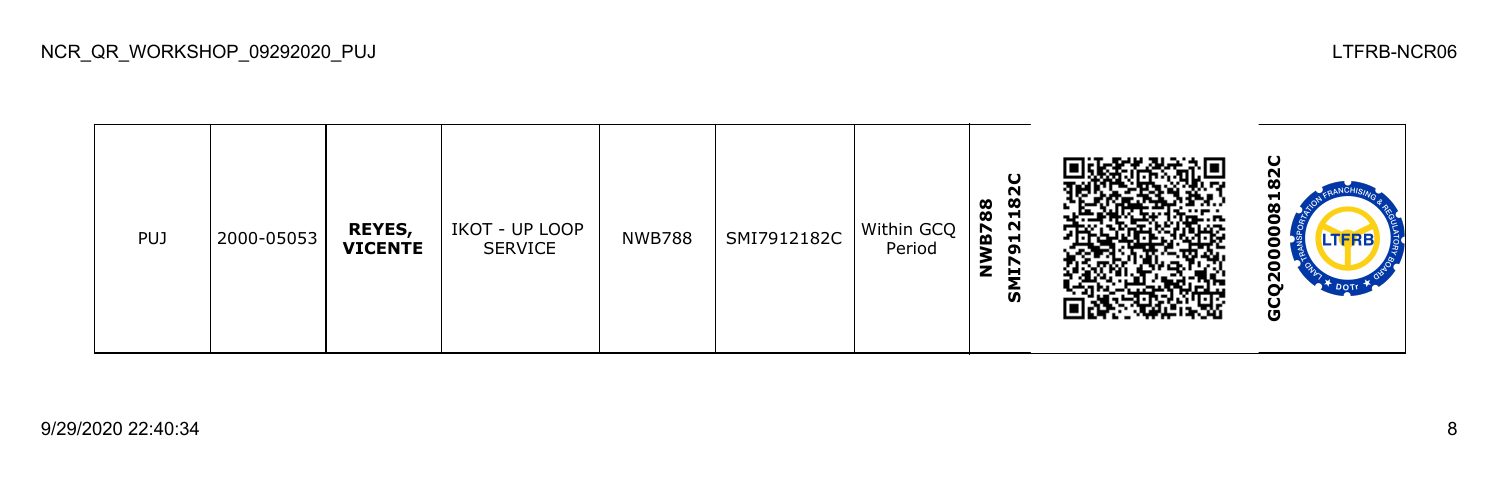| <b>PUJ</b> | 2001-01520 | <b>ANTONIO,</b><br><b>EMELITA</b> | IKOT - UP LOOP<br><b>SERVICE</b> | <b>PHK640</b> | SMI8728976 | Within GCQ<br>Period | ١O<br>0<br>289<br>Ö<br>Ÿ<br>↖<br>118<br>$\mathbf{a}$<br><b>S</b> |  | ഥ<br>œ<br>m<br>ENERB<br>o<br>o<br>$\tilde{\mathbf{z}}$<br>Ū |
|------------|------------|-----------------------------------|----------------------------------|---------------|------------|----------------------|------------------------------------------------------------------|--|-------------------------------------------------------------|
|------------|------------|-----------------------------------|----------------------------------|---------------|------------|----------------------|------------------------------------------------------------------|--|-------------------------------------------------------------|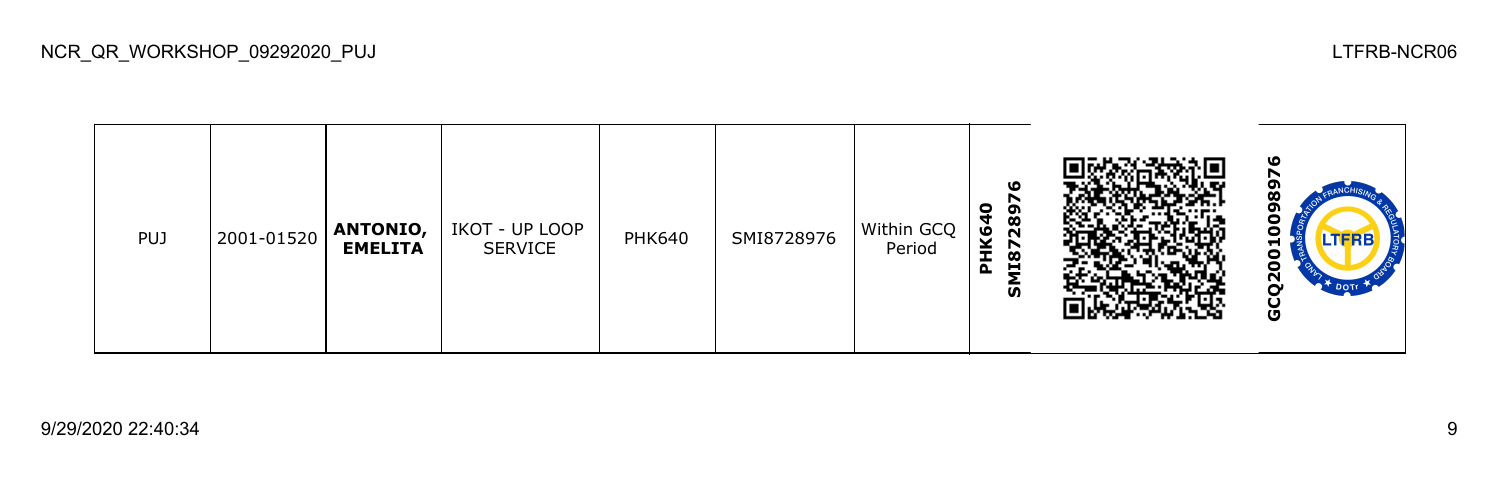| <b>PUJ</b> | 2001-01520 | <b>ANTONIO,</b><br><b>EMELITA</b> | IKOT - UP LOOP<br><b>SERVICE</b> | <b>TWV766</b> | CMCI118416C | Within GCQ<br>Period | U<br><b>LO</b><br>841<br>ಀ<br>ಀ<br>−<br>Н<br>ō<br>$\mathbf \omega$ |  | ပ<br><b>LO</b><br>⊣<br>TFRB.<br>o<br>Ν<br>DOTI<br>O |
|------------|------------|-----------------------------------|----------------------------------|---------------|-------------|----------------------|--------------------------------------------------------------------|--|-----------------------------------------------------|
|------------|------------|-----------------------------------|----------------------------------|---------------|-------------|----------------------|--------------------------------------------------------------------|--|-----------------------------------------------------|

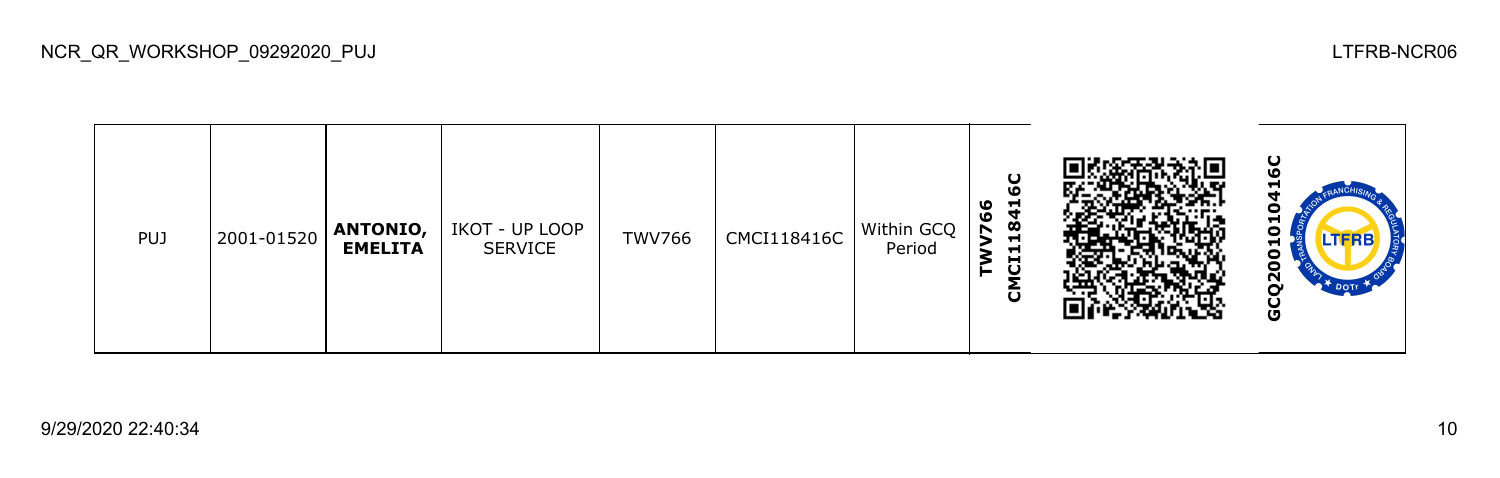| <b>PUJ</b> | 2001-01521 | <b>BAUTISTA</b><br><b>LUTHER</b> | IKOT - UP LOOP<br>SERVICE | <b>DEV306</b> | SPMM892785C | Within GCQ<br>Period | ပ္စ<br>œ<br>ಀ<br>27<br>90<br>ഐ<br>$\frac{8}{5}$<br>ш<br>o<br>င္ဟ |  | ပ<br><b>In</b><br><u>n</u><br>⊣<br>o<br>LTERE<br>−<br>o<br>с<br>Ñ.<br>o |
|------------|------------|----------------------------------|---------------------------|---------------|-------------|----------------------|------------------------------------------------------------------|--|-------------------------------------------------------------------------|
|------------|------------|----------------------------------|---------------------------|---------------|-------------|----------------------|------------------------------------------------------------------|--|-------------------------------------------------------------------------|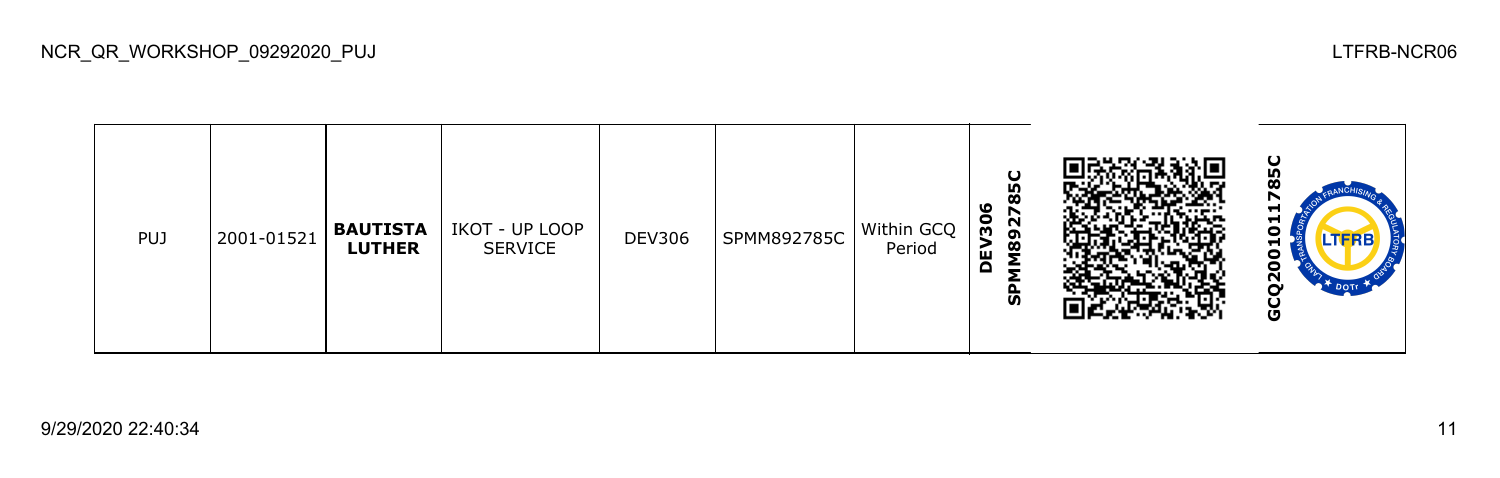



ဥ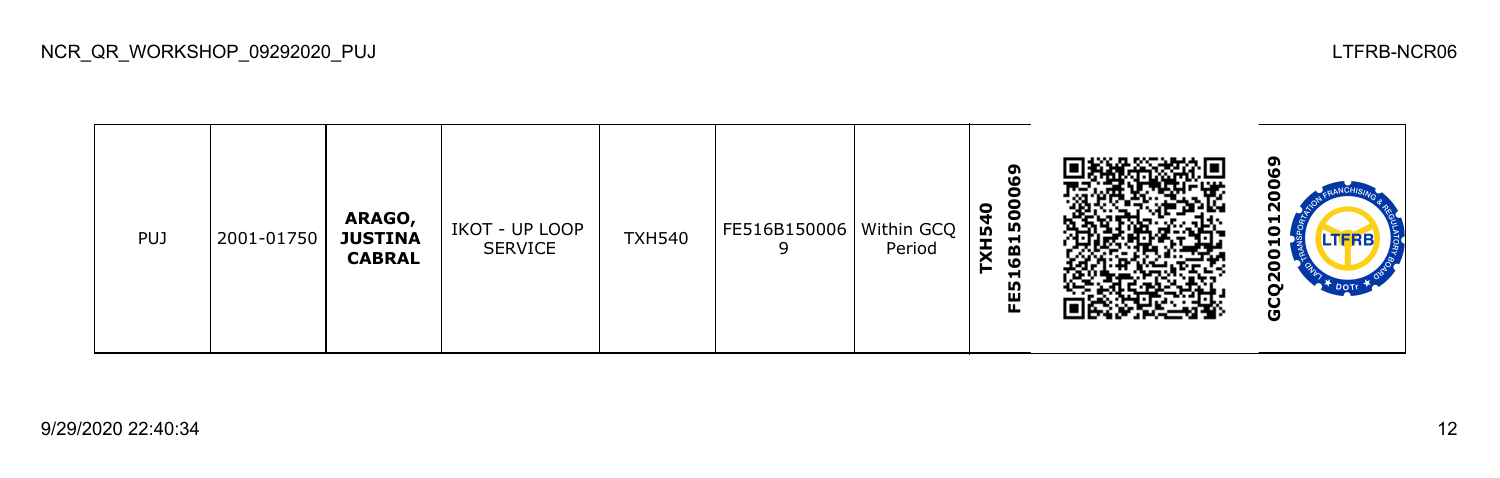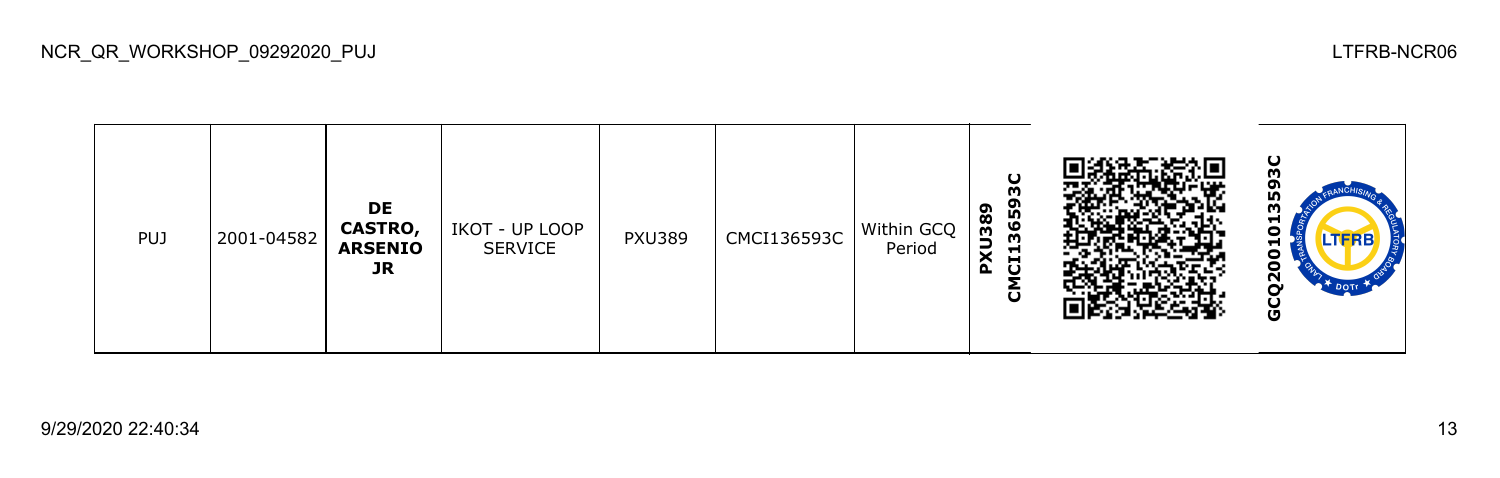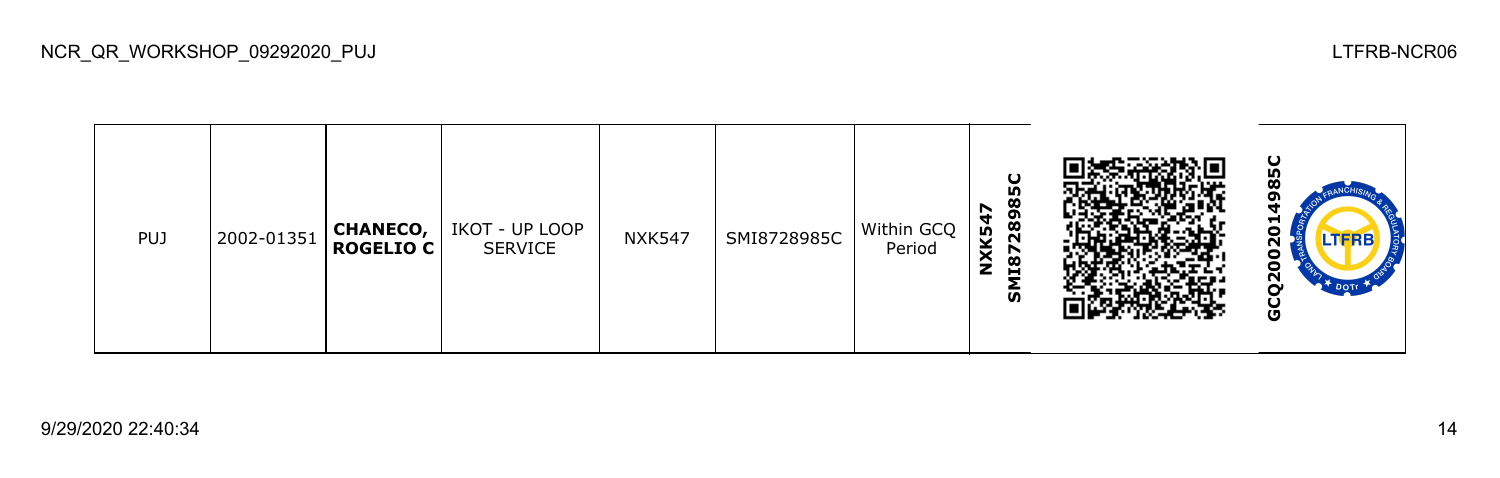| <b>PUJ</b> | 2002-02726 | FORTES,<br><b>ARNEL M</b> | IKOT - UP LOOP<br><b>SERVICE</b> | <b>TVX572</b> | $\vert$ SMI200042657 $\vert$ Within GCQ $\vert$ | Period | $\mathbf C$<br>↖<br>Ю<br>$\mathbf{S}$<br>N<br>X57<br>g<br><b>II20</b><br>►<br>ົທ |  | ပ<br>LN)<br>ᆔ<br>Ξ<br>LTERB<br>U<br>o<br>ี<br><b>DOT</b><br>O |
|------------|------------|---------------------------|----------------------------------|---------------|-------------------------------------------------|--------|----------------------------------------------------------------------------------|--|---------------------------------------------------------------|
|------------|------------|---------------------------|----------------------------------|---------------|-------------------------------------------------|--------|----------------------------------------------------------------------------------|--|---------------------------------------------------------------|

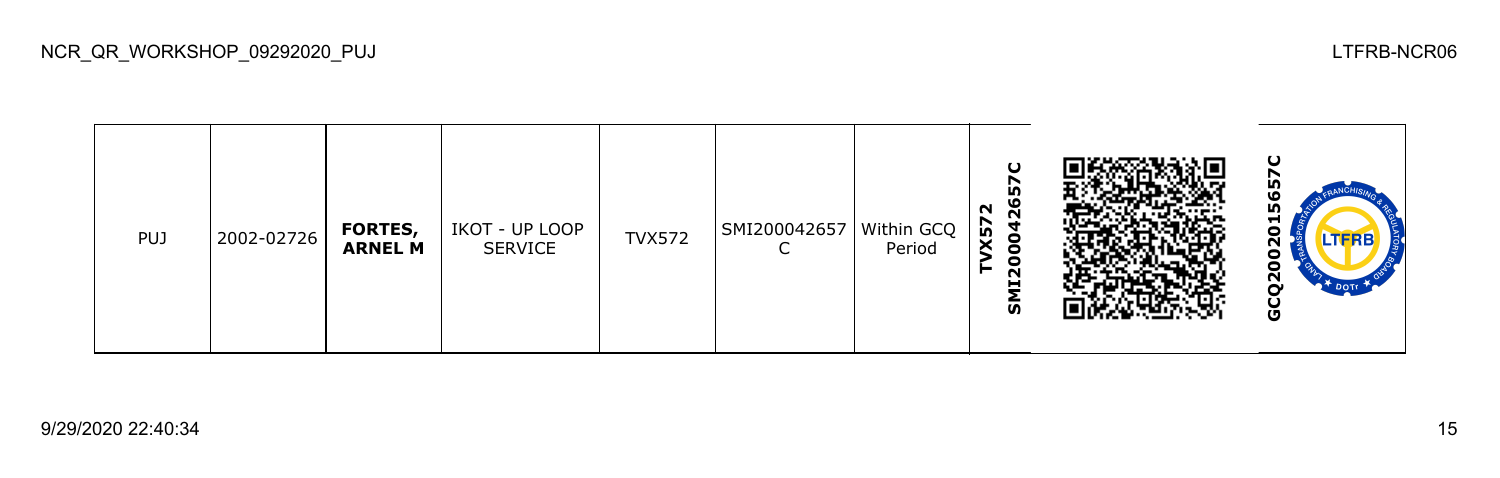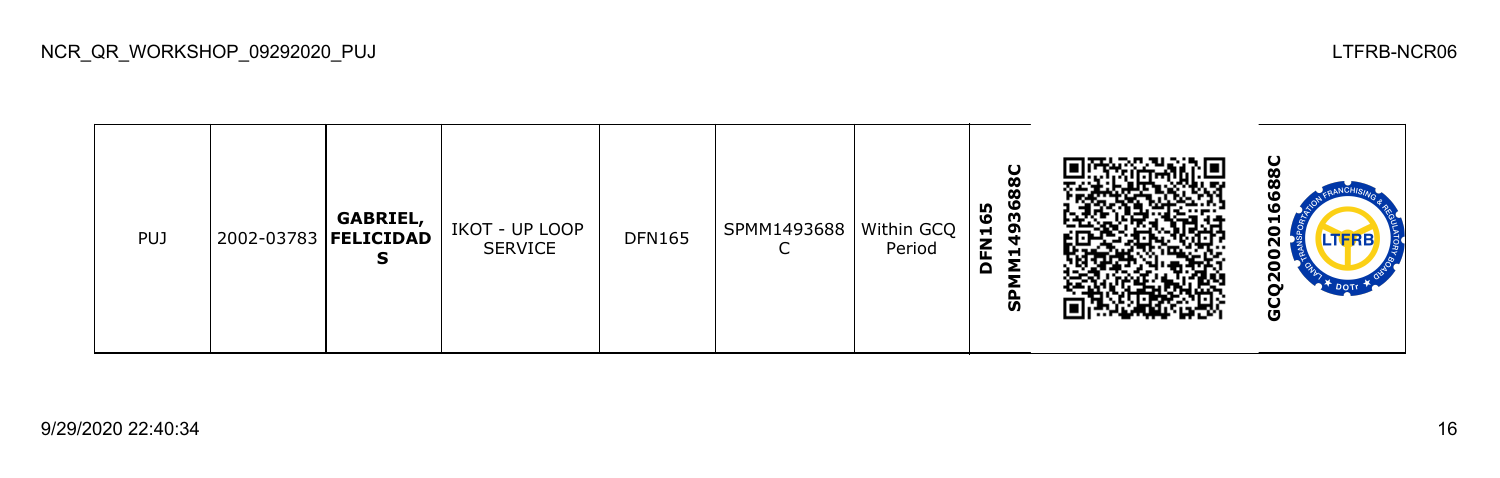

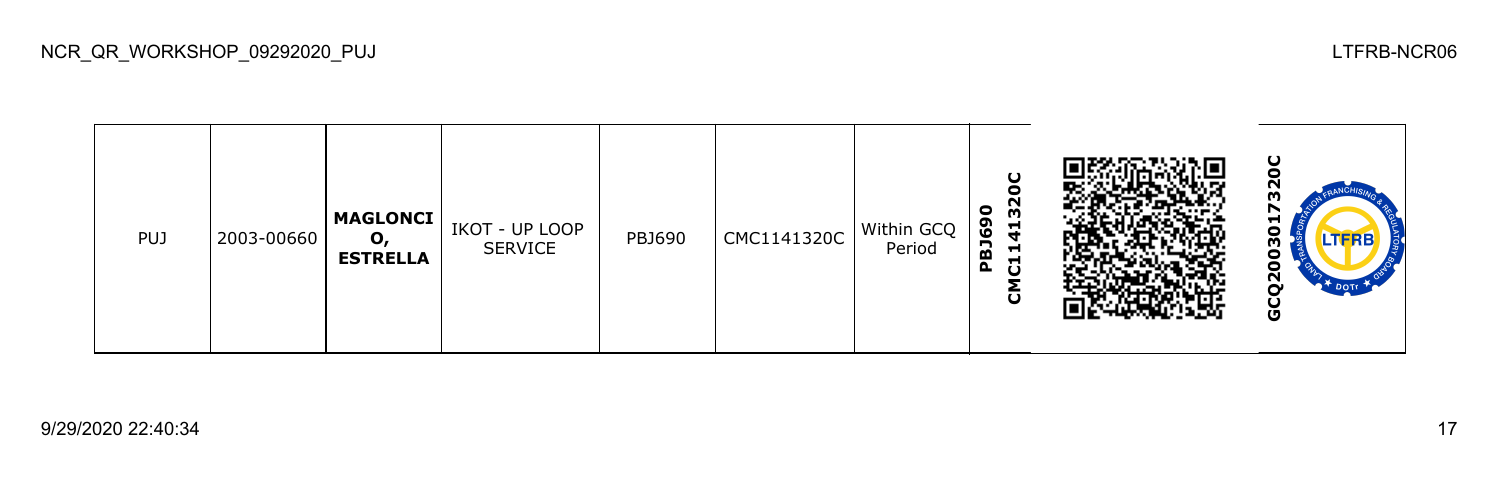| <b>PUJ</b> | 2003-02495 | <b>MANZANER</b><br>$ $ O JUANITO $ $ | IKOT - UP LOOP<br>SERVICE | <b>TXC740</b> | EVER912189C | Within GCQ<br>Period | $\mathbf C$<br>$\frac{8}{10}$<br>o<br>$\sim$<br>−<br>o<br>띥<br>íш |  | ပ<br>œ<br>π<br>œ<br>▬<br>m<br>$\mathbf{r}$<br><b>DOTT</b><br>ט |
|------------|------------|--------------------------------------|---------------------------|---------------|-------------|----------------------|-------------------------------------------------------------------|--|----------------------------------------------------------------|
|------------|------------|--------------------------------------|---------------------------|---------------|-------------|----------------------|-------------------------------------------------------------------|--|----------------------------------------------------------------|

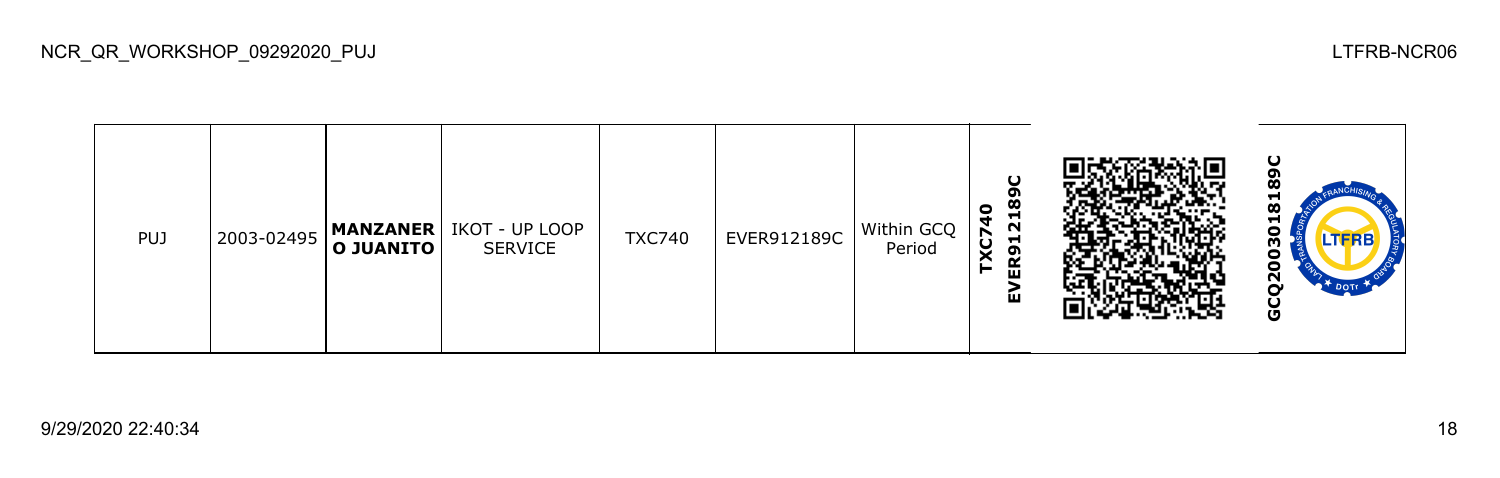| <b>PUJ</b> | 2004-01019 | <b>HARADA,</b><br><b>FLORINDA</b> | IKOT - UP LOOP<br>SERVICE | <b>NVD153</b> | GJC777221 | Within GCQ<br>Period | ᆋ<br>22<br>က္က<br>$\overline{\phantom{a}}$<br>$\blacksquare$<br>r<br>o<br>◡<br>z<br>Ĝ |  | $\overline{a}$<br>o<br>⊣<br>-<br>TFRE<br>o<br>$\tilde{\mathbf{z}}$<br>$\mathbb{R}^T$ DOTT<br>Ō |
|------------|------------|-----------------------------------|---------------------------|---------------|-----------|----------------------|---------------------------------------------------------------------------------------|--|------------------------------------------------------------------------------------------------|
|------------|------------|-----------------------------------|---------------------------|---------------|-----------|----------------------|---------------------------------------------------------------------------------------|--|------------------------------------------------------------------------------------------------|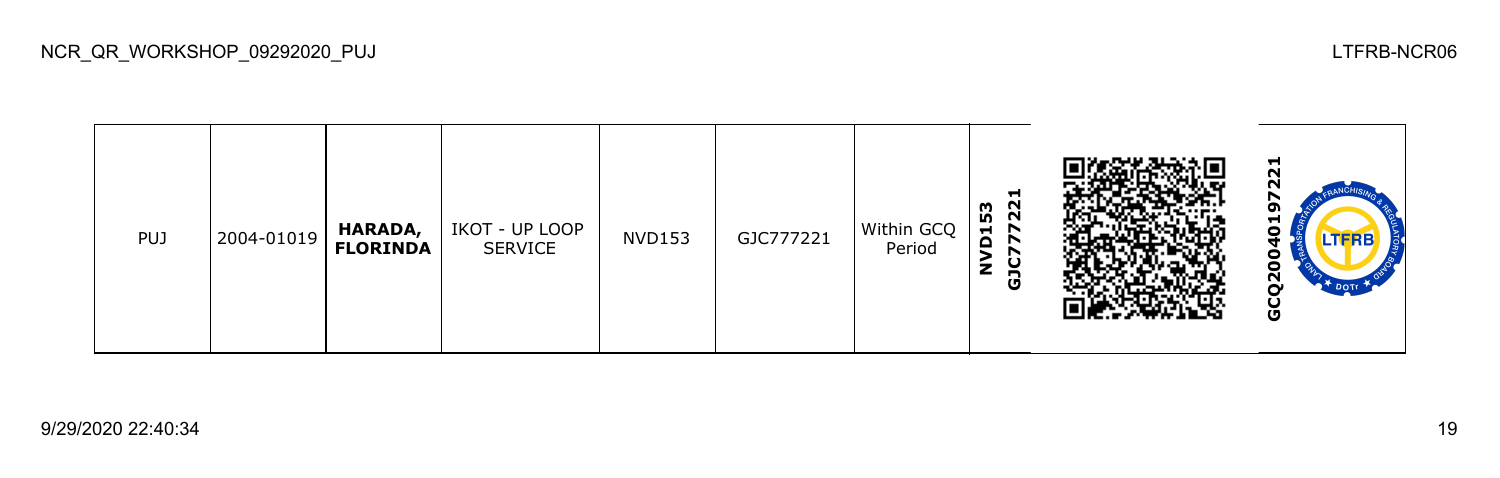| <b>PUJ</b> | 2006-01522 | ANTONIO,<br><b>EMELITA</b> | IKOT - UP LOOP<br><b>SERVICE</b> | <b>UVG822</b> | CCM890295C | Within GCQ<br>Period | ပ<br>m<br>N<br>ຶ<br>Č<br>O<br>G82<br>ຶ<br>œ<br>∍<br>U<br>ပ |  | ပ္စ<br>N<br>$\circ$<br>LTFRB<br>w<br>с<br>c<br>$\mathbf{r}$<br>DOTT<br>ပ<br>O |
|------------|------------|----------------------------|----------------------------------|---------------|------------|----------------------|------------------------------------------------------------|--|-------------------------------------------------------------------------------|
|------------|------------|----------------------------|----------------------------------|---------------|------------|----------------------|------------------------------------------------------------|--|-------------------------------------------------------------------------------|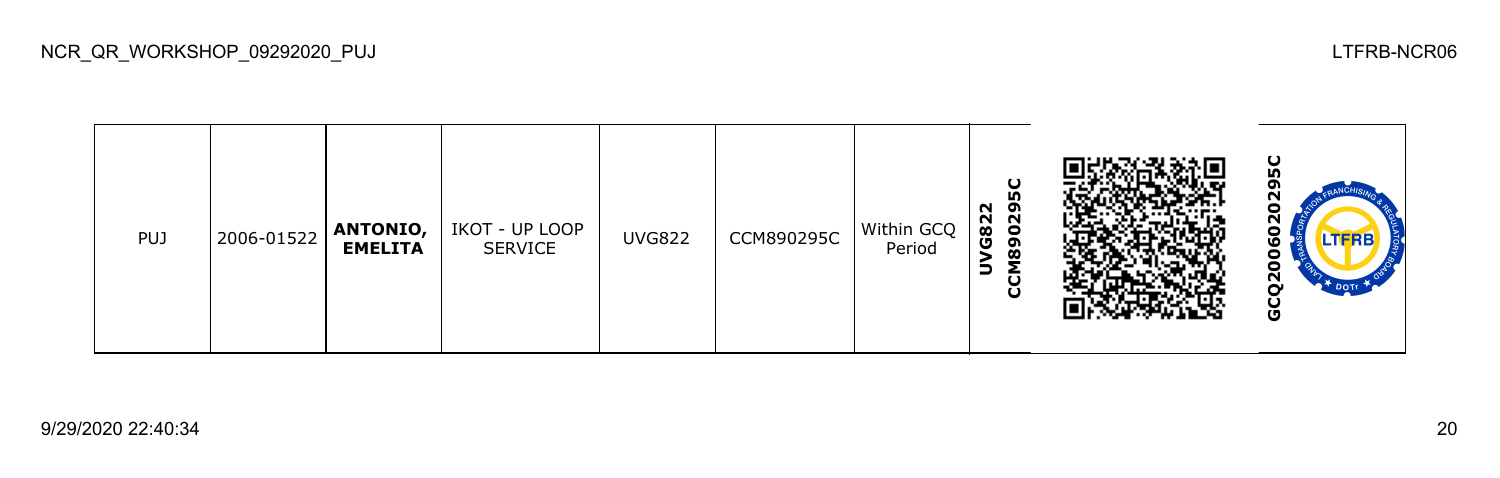| <b>PUJ</b> | 2007-00716 | A, LEILANI | <b>BARCELON</b>   IKOT - UP LOOP<br><b>SERVICE</b> | <b>NVY223</b> | FHA0435BUL | Within GCQ<br>Period | 35BI<br>223<br>c<br>正 |  | ┙<br>œ<br>m<br>−<br>о<br>Ñ<br>DOTE<br>မ္ပ |
|------------|------------|------------|----------------------------------------------------|---------------|------------|----------------------|-----------------------|--|-------------------------------------------|
|------------|------------|------------|----------------------------------------------------|---------------|------------|----------------------|-----------------------|--|-------------------------------------------|

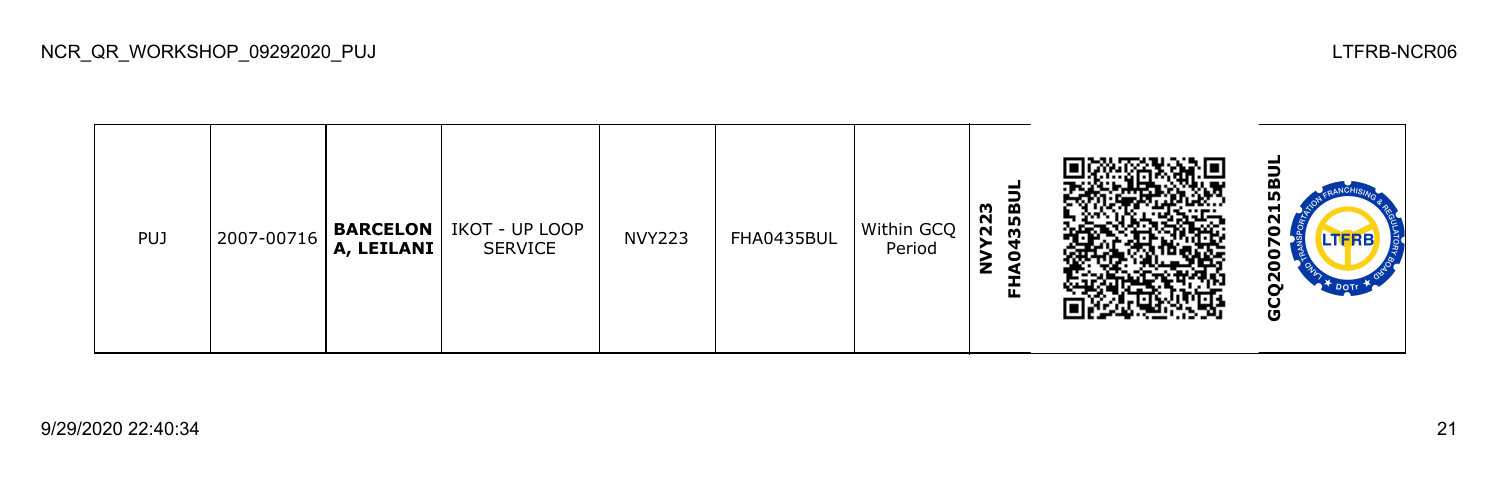| <b>PUJ</b> | 2007-00716 | <b>BARCELON</b><br>A, LEILANI | IKOT - UP LOOP<br><b>SERVICE</b> | <b>NVY225</b> | SMI8017055C | Within GCQ<br>Period | Ю<br>မ္မ<br>m<br>N<br>N<br>−<br>o<br>œ<br>н<br><b>S</b> |  | ပ္ပ<br>L٥<br>8<br><b>LTFRB</b><br>c<br>c<br>ည္ႀ<br>DOTE<br>U<br>G |
|------------|------------|-------------------------------|----------------------------------|---------------|-------------|----------------------|---------------------------------------------------------|--|-------------------------------------------------------------------|
|------------|------------|-------------------------------|----------------------------------|---------------|-------------|----------------------|---------------------------------------------------------|--|-------------------------------------------------------------------|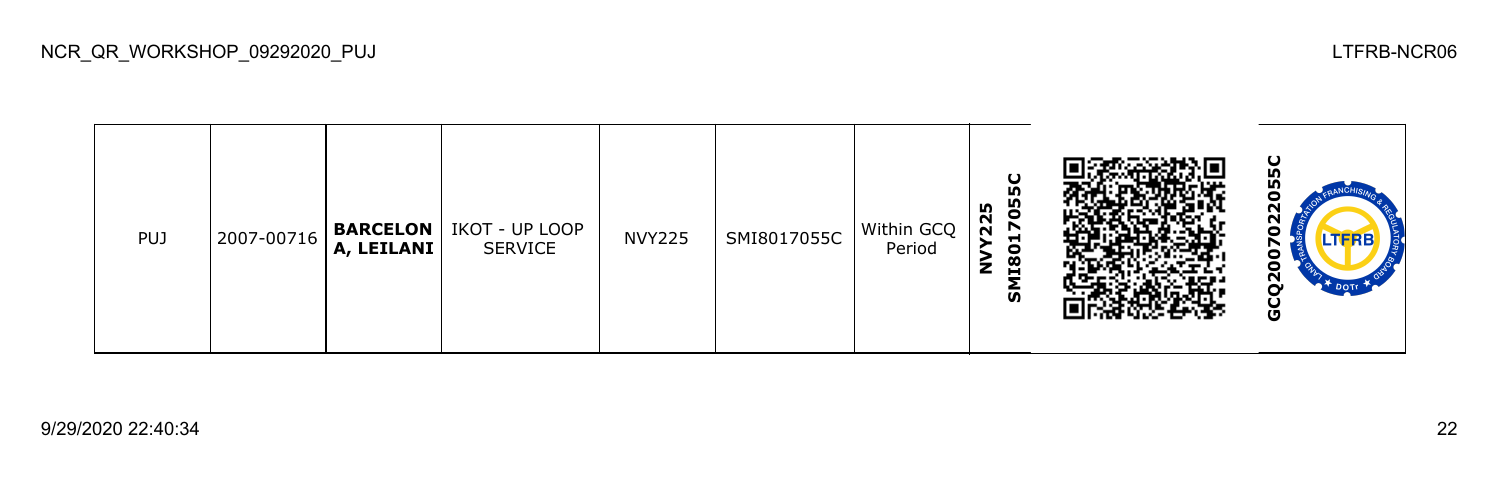| <b>PUJ</b> | 2007-00717 | SIMBULAN,<br><b>RUFINA</b> | IKOT - UP LOOP<br>SERVICE | <b>NVY181</b> | FHA0273BUL | Within GCQ<br>Period | 73BI<br>181<br>N<br>$\bullet$<br>z<br>₫<br>囸 |  | -<br>ო<br>m<br>Ν<br>n<br>LTERE<br>о<br>о<br>$\bar{\mathbf{S}}$<br>$\mathbb{R}^+$ DOTI<br>မ္ပ |
|------------|------------|----------------------------|---------------------------|---------------|------------|----------------------|----------------------------------------------|--|----------------------------------------------------------------------------------------------|
|------------|------------|----------------------------|---------------------------|---------------|------------|----------------------|----------------------------------------------|--|----------------------------------------------------------------------------------------------|

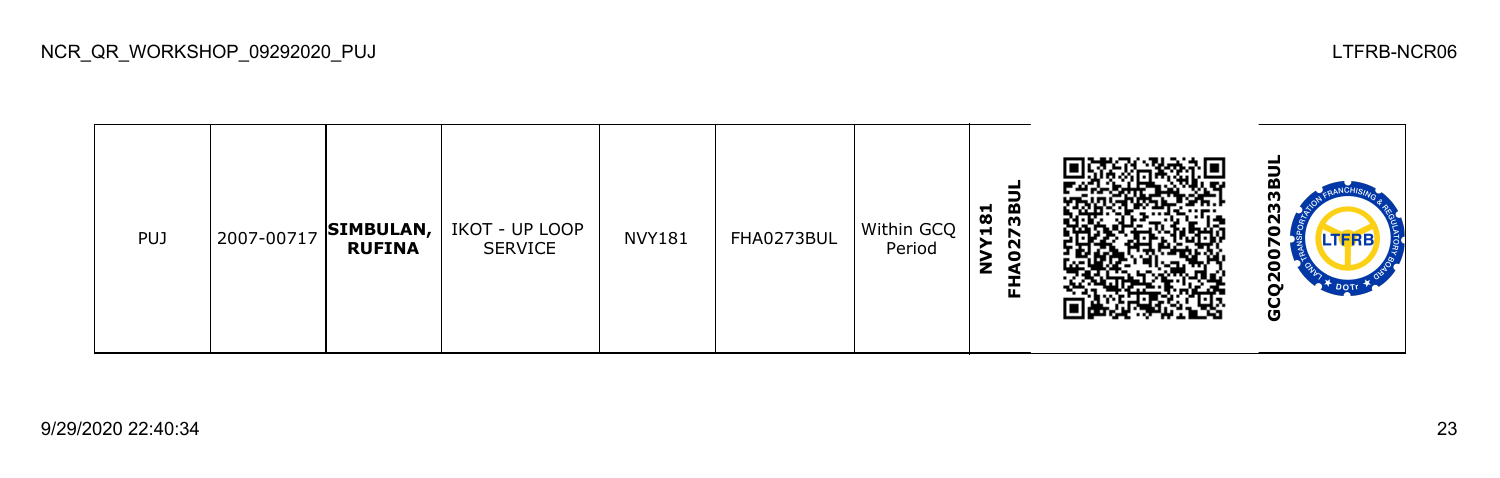

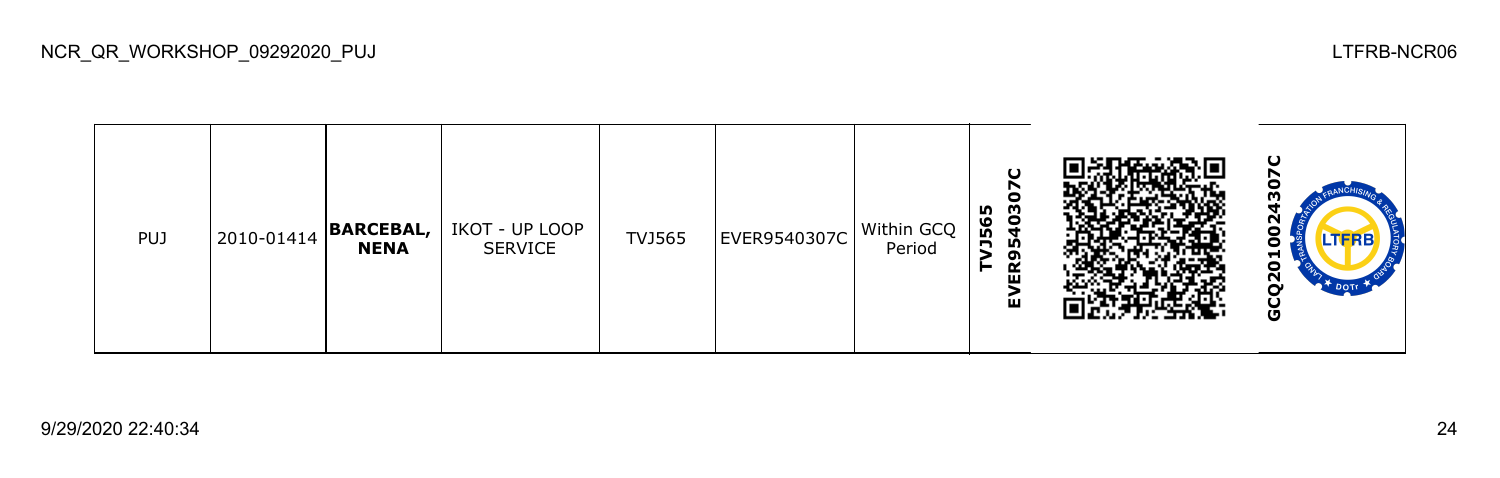| puj | 2010-04587 | LAGONOY,<br><b>ELSA</b> | IKOT - UP LOOP<br><b>SERVICE</b> | <b>TAK736</b> | SMI9135853C | Within GCQ<br>Period | ಀ<br>73<br>► | ပ<br>m<br>585<br>m<br>−<br>GI)<br>ົທ | ပ<br>m<br>2585<br>۰<br>o<br>ដ<br>ဥ္<br>$\bullet$ <sup>+</sup> DOTT<br>u<br>O |  |
|-----|------------|-------------------------|----------------------------------|---------------|-------------|----------------------|--------------|--------------------------------------|------------------------------------------------------------------------------|--|
|     |            |                         |                                  |               |             |                      |              |                                      |                                                                              |  |

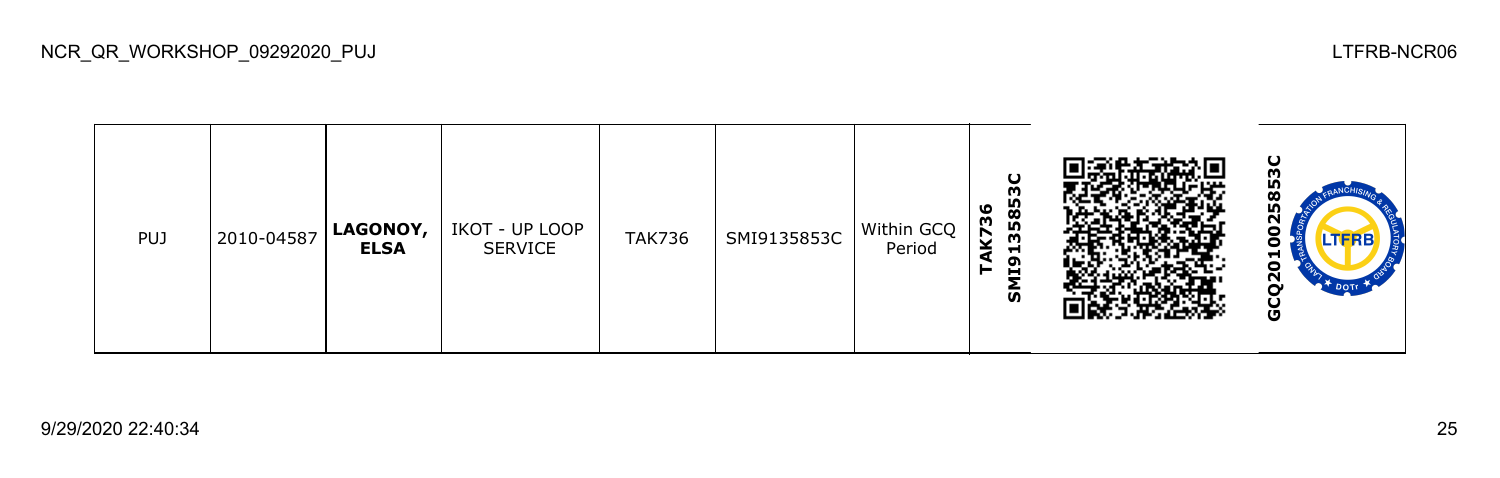

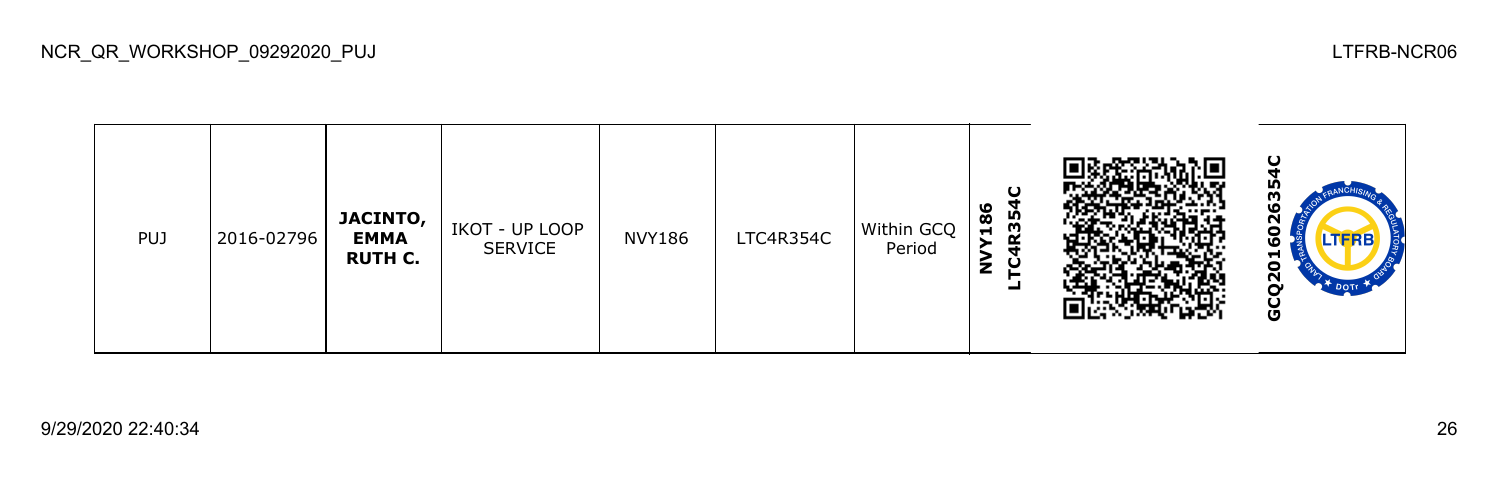

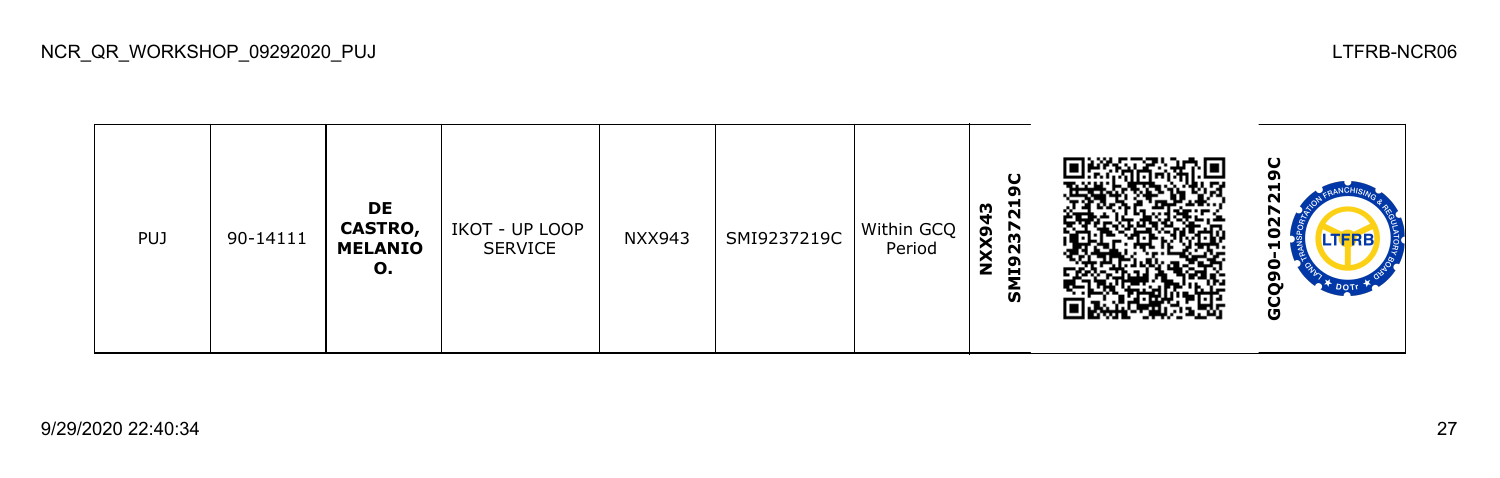

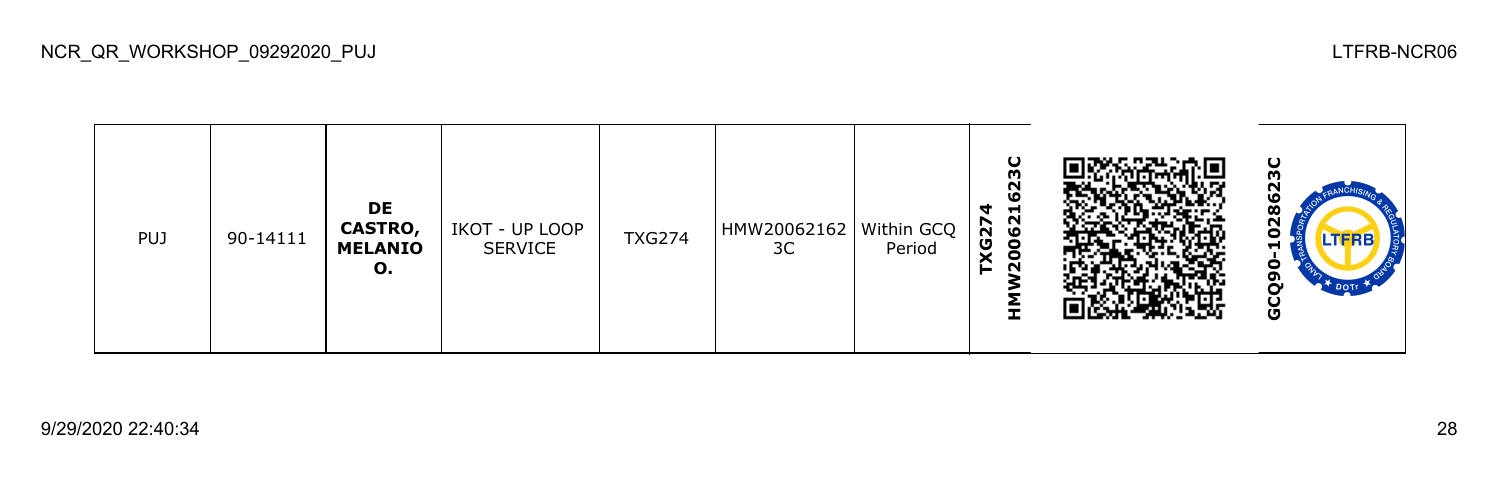

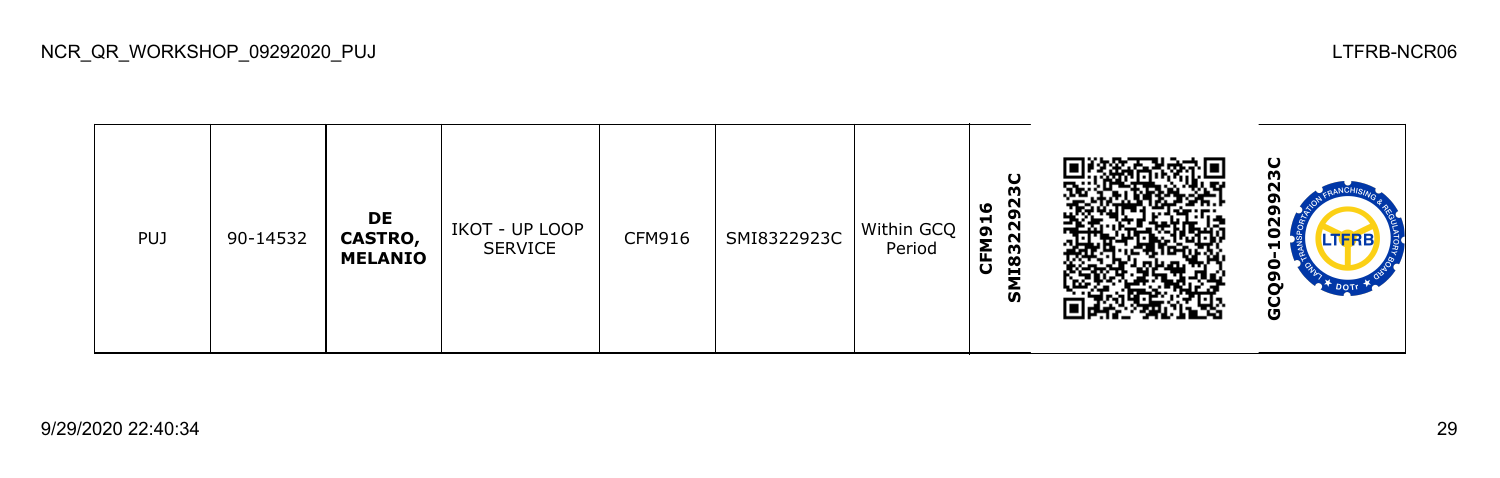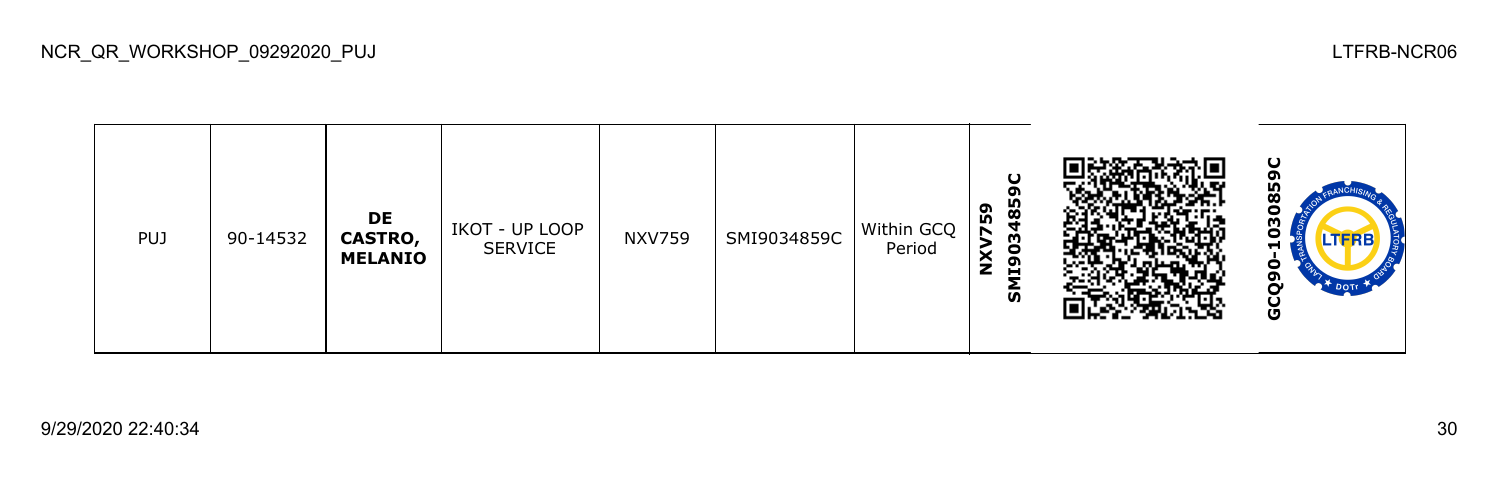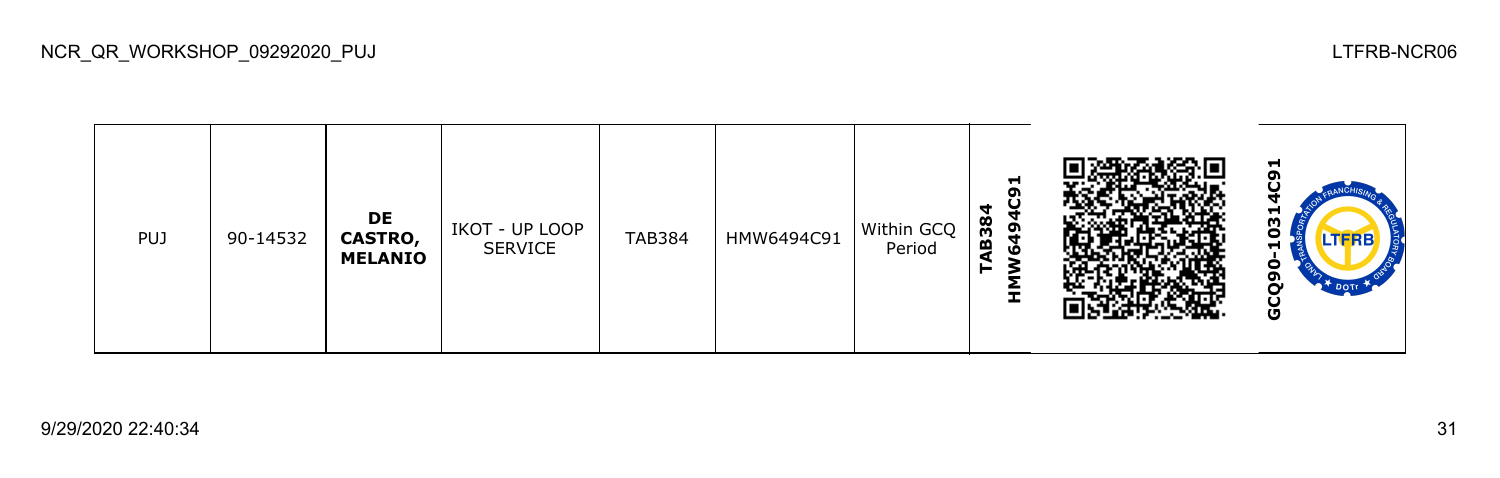

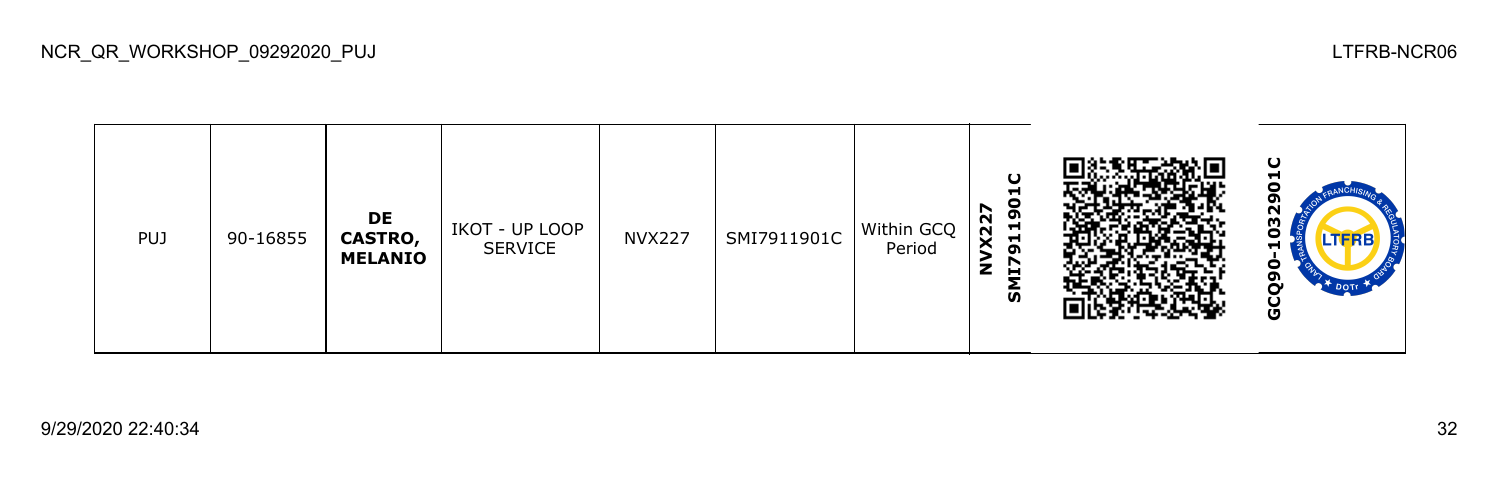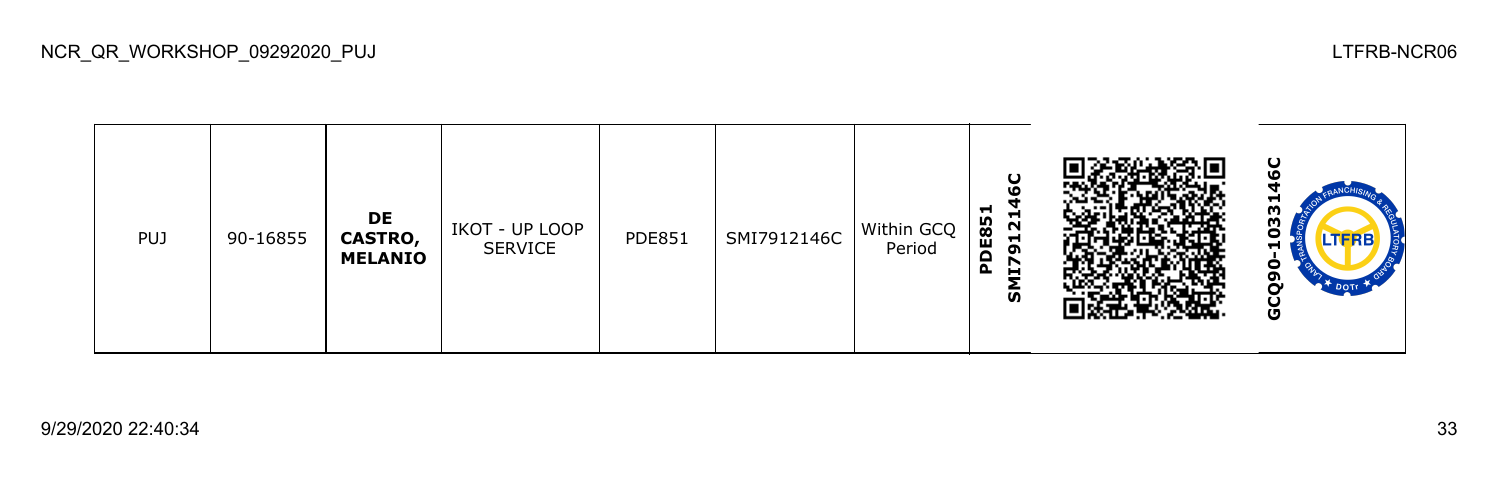| <b>PUJ</b> | 91-02071 | <b>SILVERIO,</b><br><b>MILAGROS</b> | IKOT - UP LOOP<br><b>SERVICE</b> | <b>PXW690</b> | SMI9841788C | Within GCQ<br>Period | œ<br>œ<br>o<br>r<br>ຸດ<br>ဖ<br>−<br>$\infty$<br>w<br>ຸດ<br>$\tilde{\mathbf{a}}$<br>н<br>ົທ |  | ပ<br>œ<br>ო<br>o<br>o<br>Н<br>໑<br>r<br>မ္ပ |
|------------|----------|-------------------------------------|----------------------------------|---------------|-------------|----------------------|--------------------------------------------------------------------------------------------|--|---------------------------------------------|
|------------|----------|-------------------------------------|----------------------------------|---------------|-------------|----------------------|--------------------------------------------------------------------------------------------|--|---------------------------------------------|

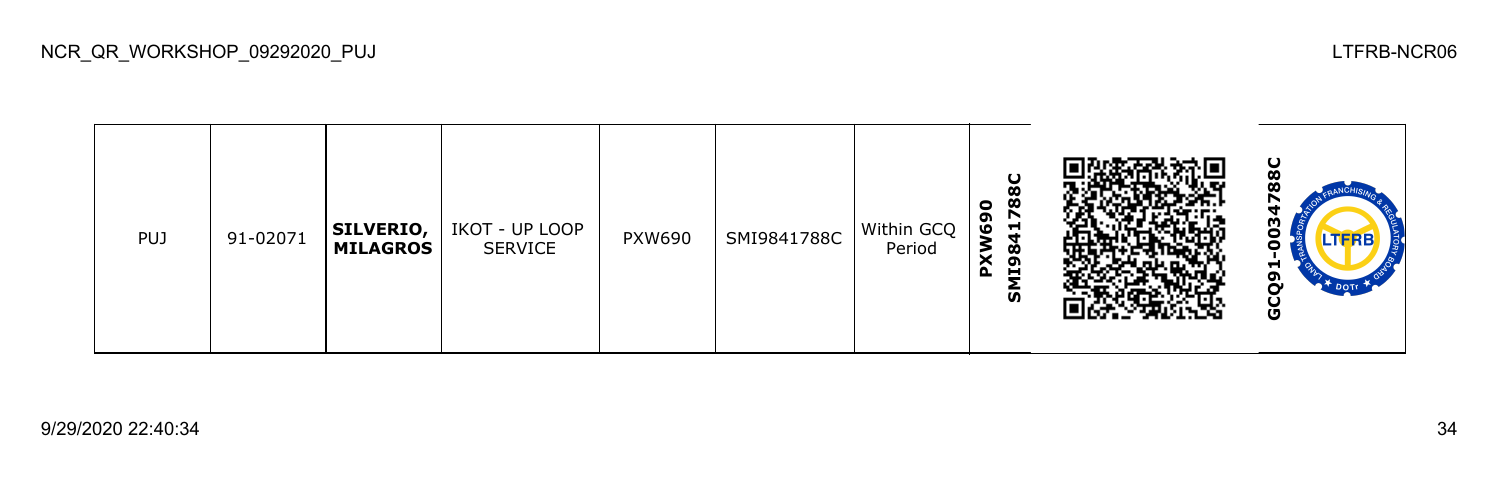

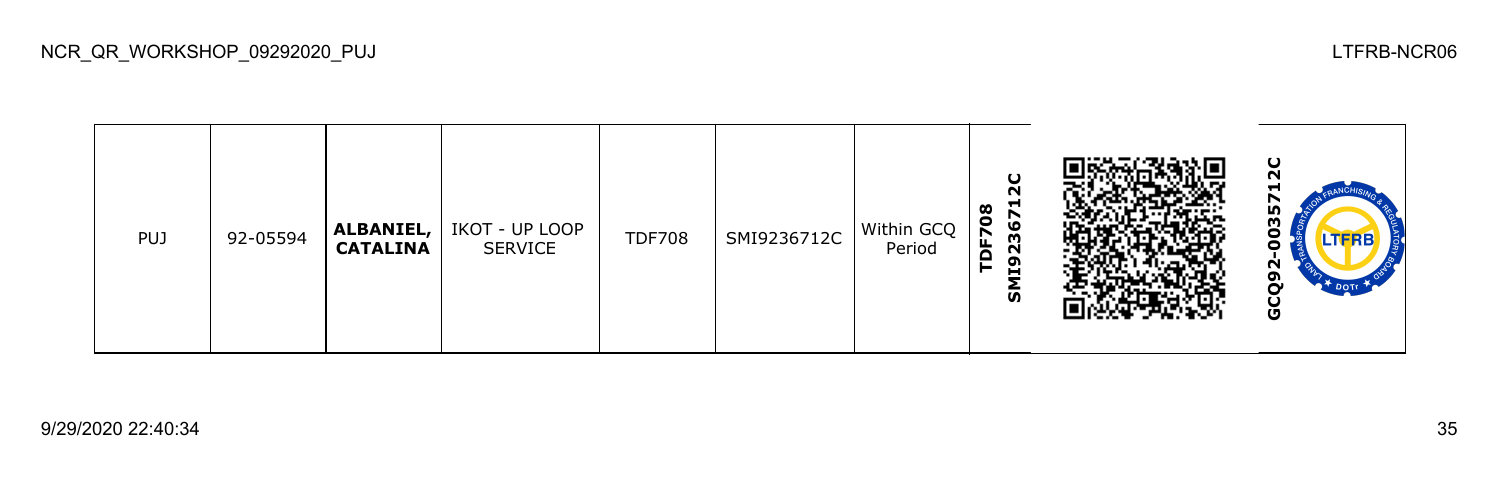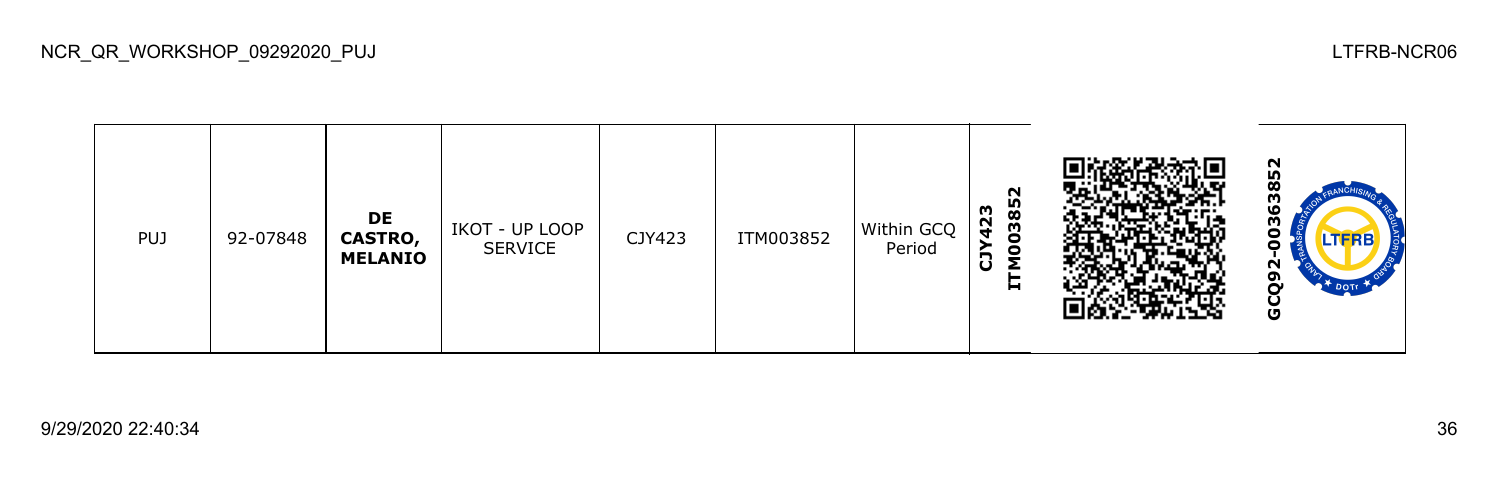

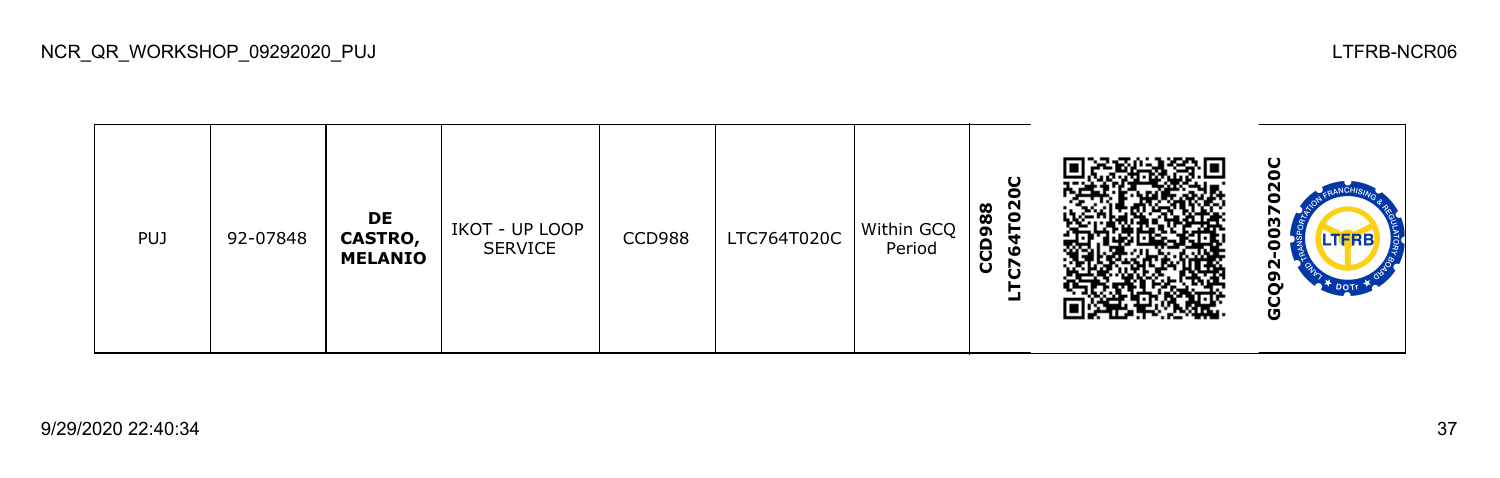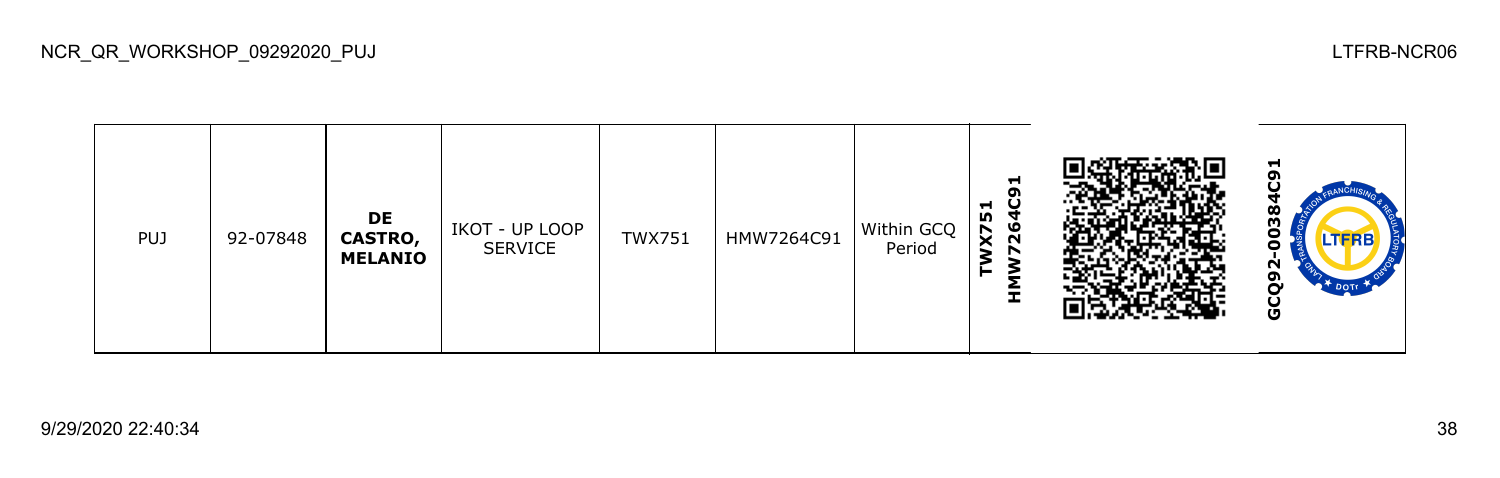

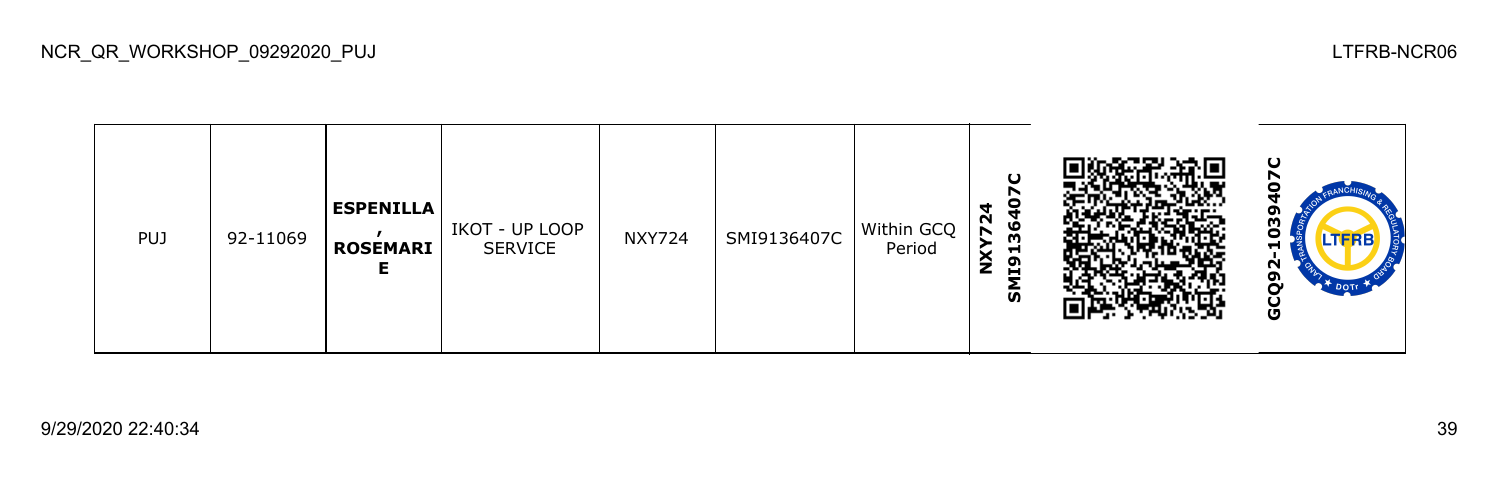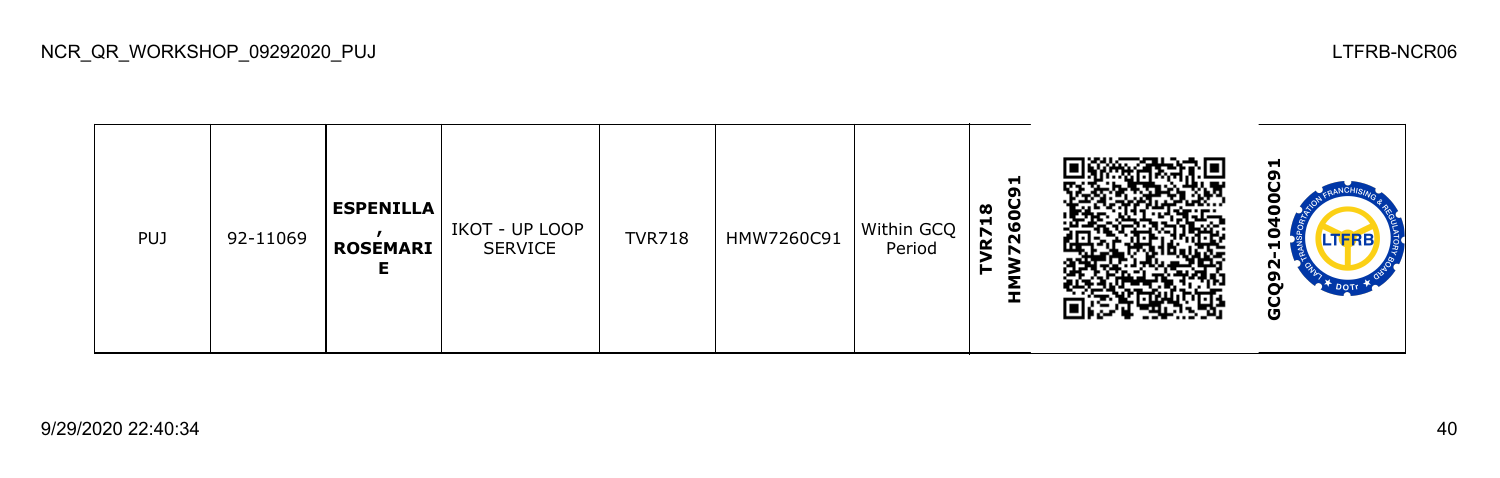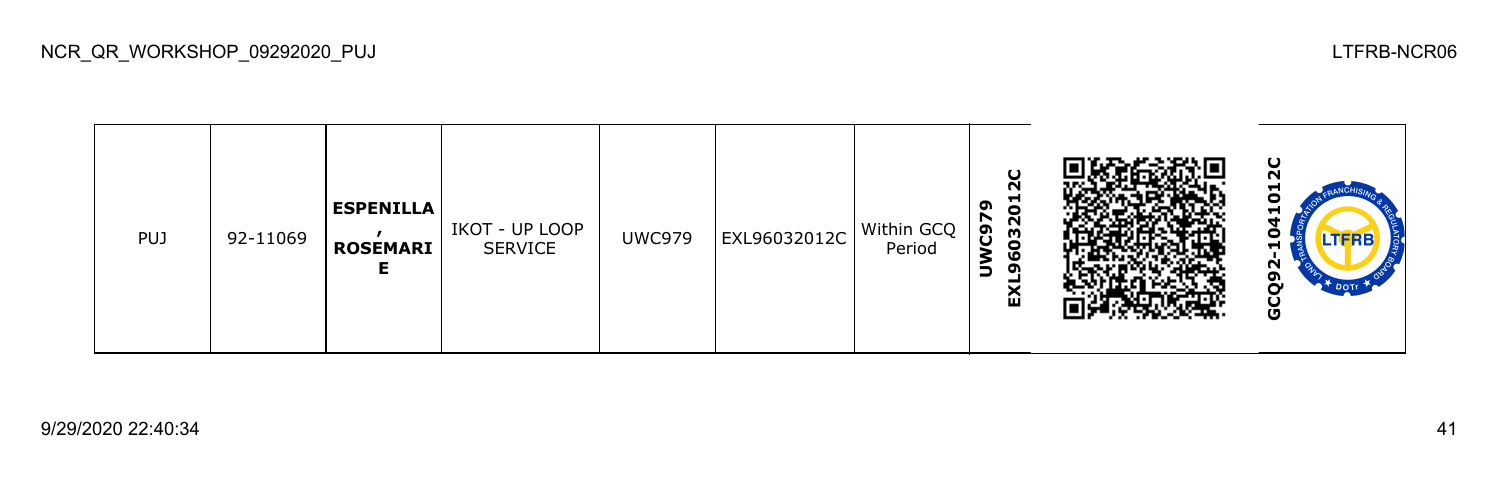| œ<br>N<br>85<br>$\bullet$<br>Within GCQ<br><b>BALLARTA,   IKOT - UP LOOP</b><br>Н<br>FCX11810FS81<br><b>NTW852</b><br>PUJ<br>93-11069<br>ထ<br><b>GEORGIA</b><br>Period<br>SERVICE | −<br>œ<br>-<br>ပ |
|-----------------------------------------------------------------------------------------------------------------------------------------------------------------------------------|------------------|
|-----------------------------------------------------------------------------------------------------------------------------------------------------------------------------------|------------------|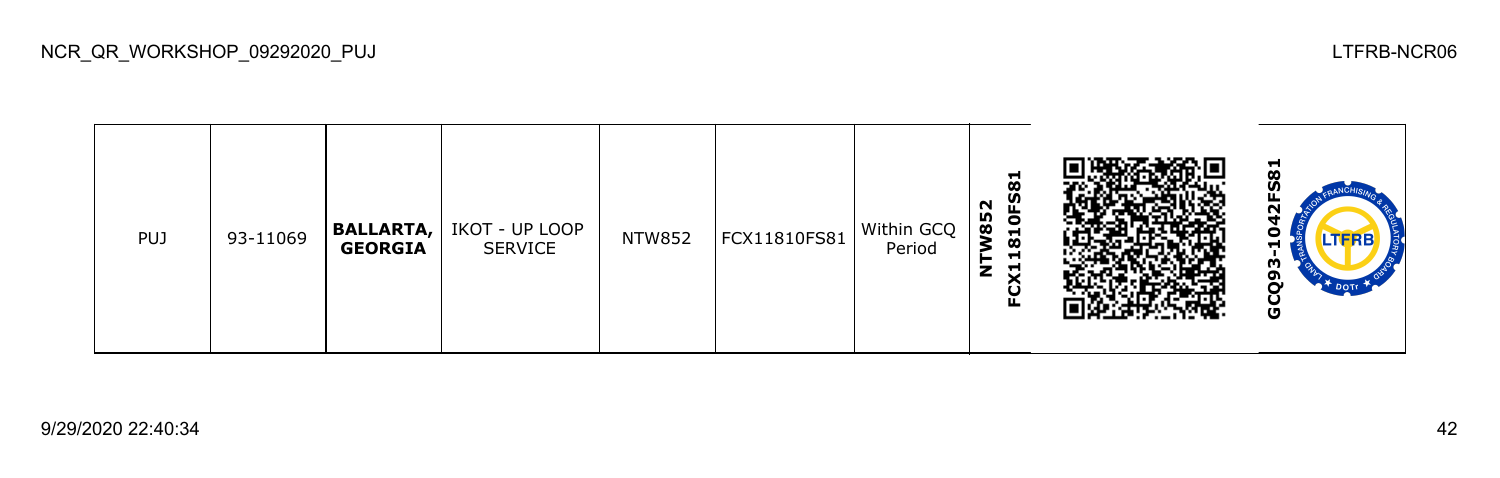| <b>PUJ</b> | 94-05749 | <b>ANTONIO,</b><br><b>EMILITA</b> | IKOT - UP LOOP<br><b>SERVICE</b> | <b>TAV988</b> | SMI9135954C | Within GCQ<br>Period | С<br>595<br>$\infty$<br>$\infty$<br>ີ<br>m<br>−<br>ຶ<br>Н<br>ົທ |  | ပ<br>מו<br>σ<br>m<br>Θ<br>ο<br>ຫ<br>Ο<br>DOTT<br>မိ |
|------------|----------|-----------------------------------|----------------------------------|---------------|-------------|----------------------|-----------------------------------------------------------------|--|-----------------------------------------------------|
|------------|----------|-----------------------------------|----------------------------------|---------------|-------------|----------------------|-----------------------------------------------------------------|--|-----------------------------------------------------|

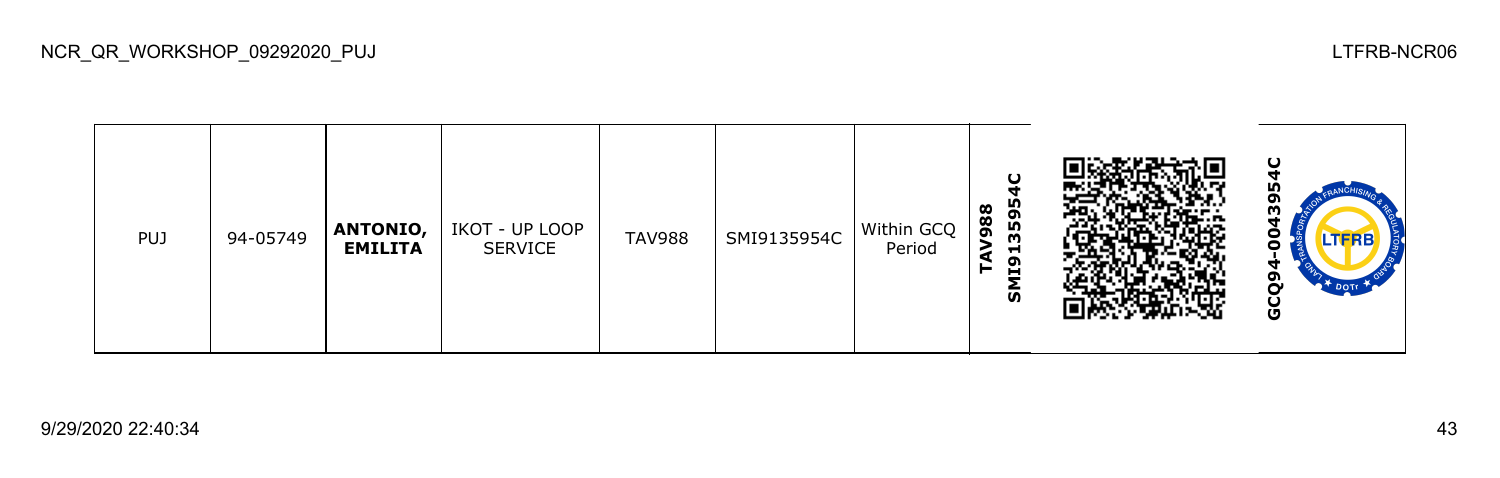

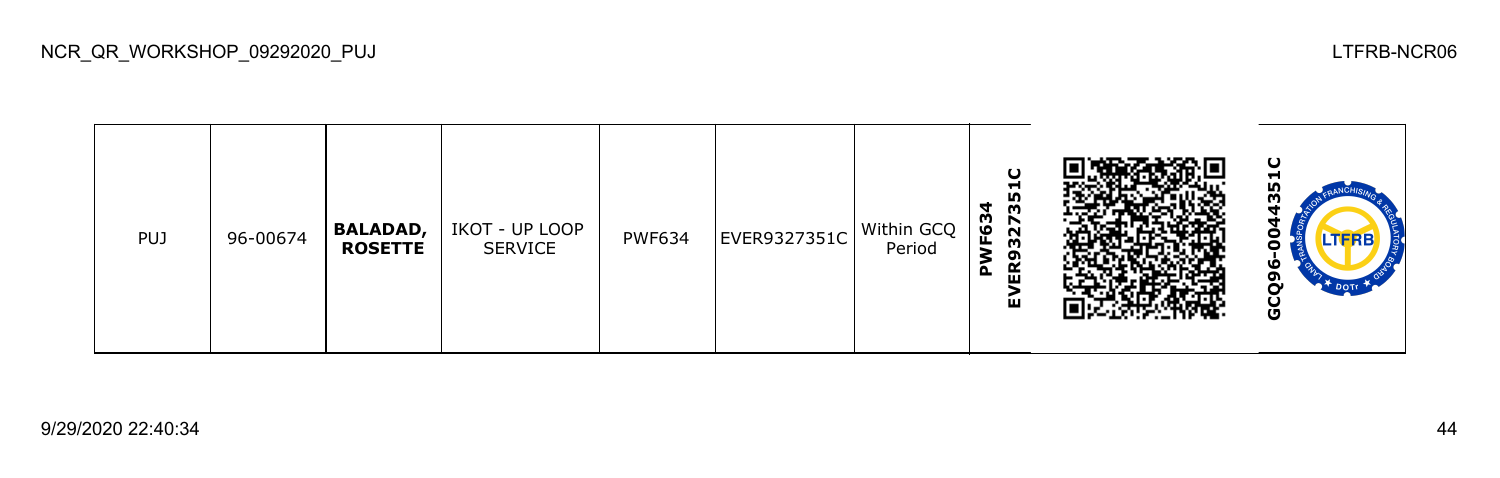



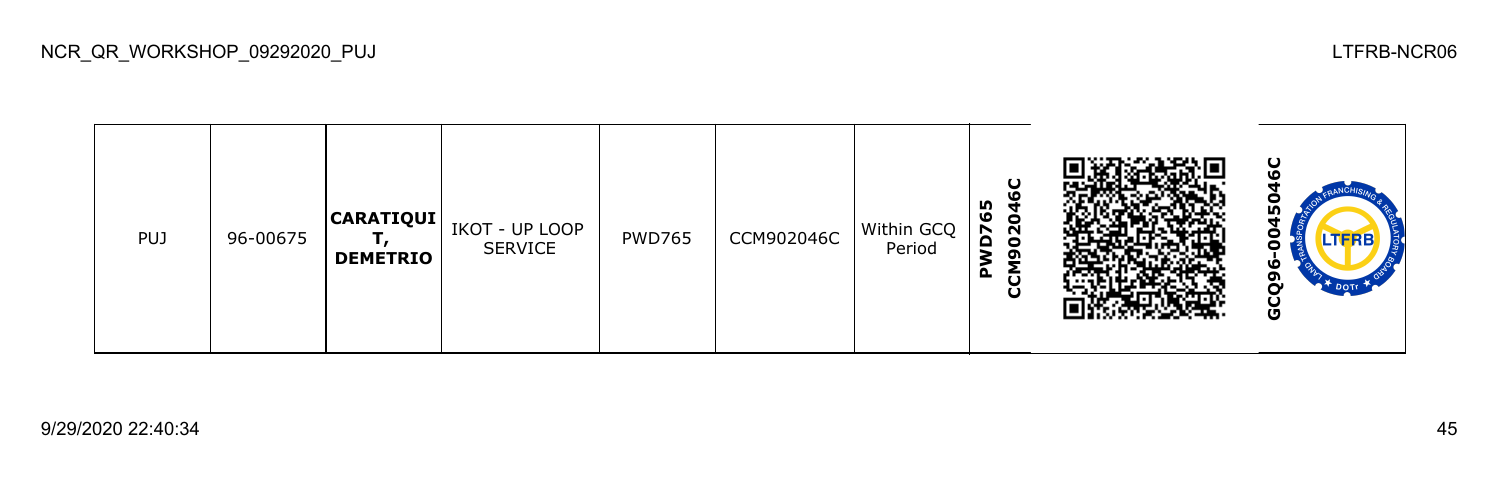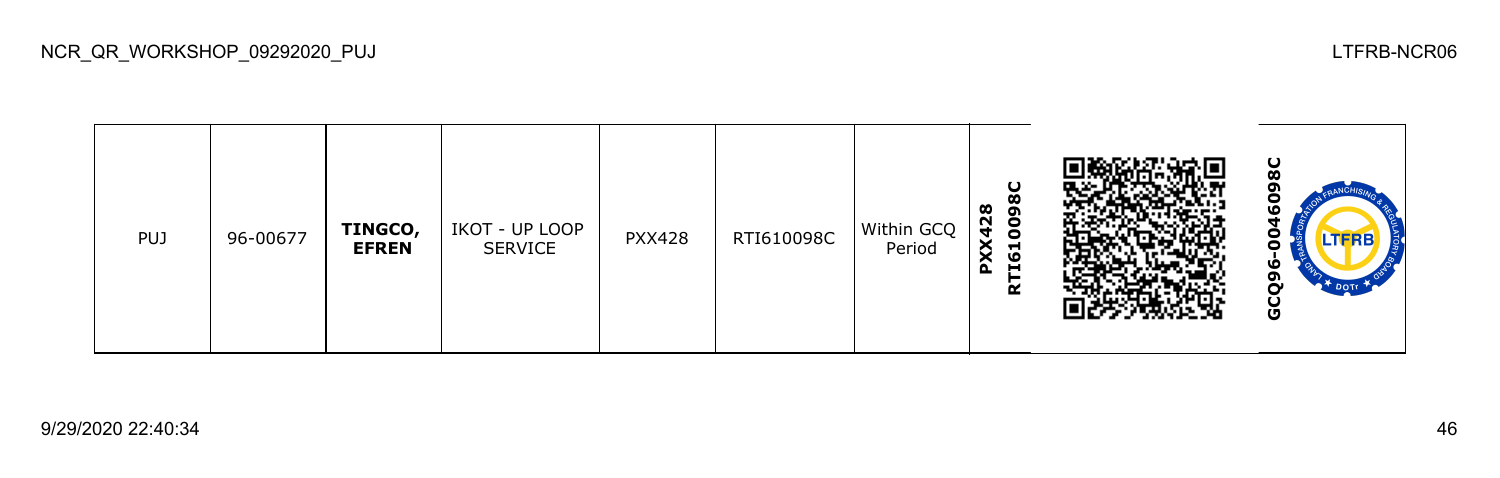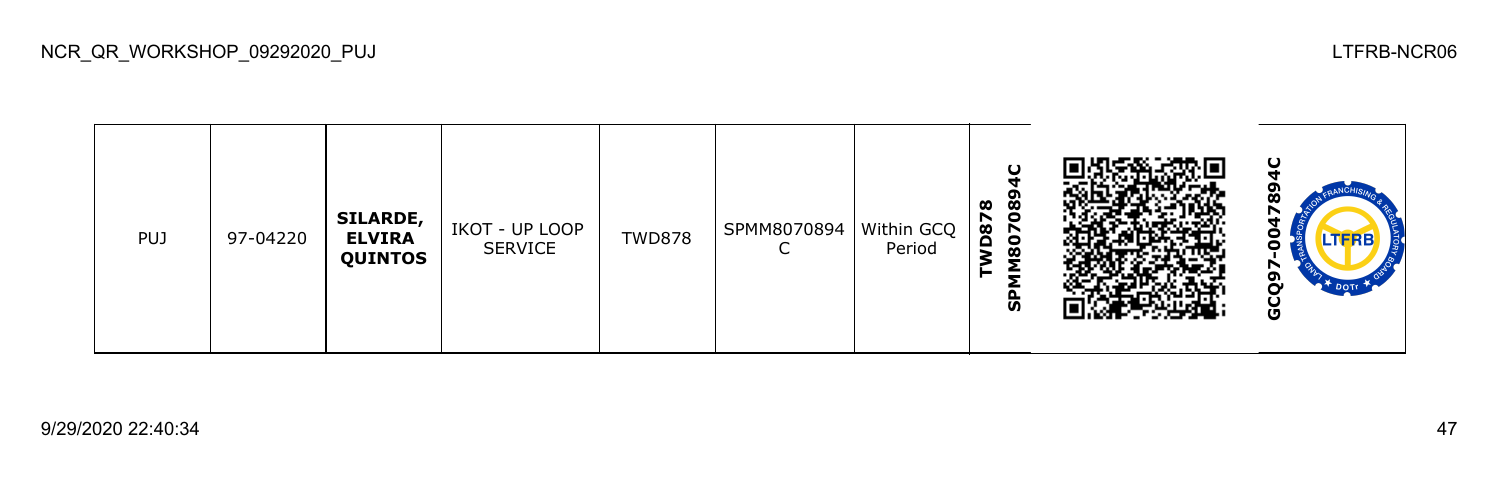

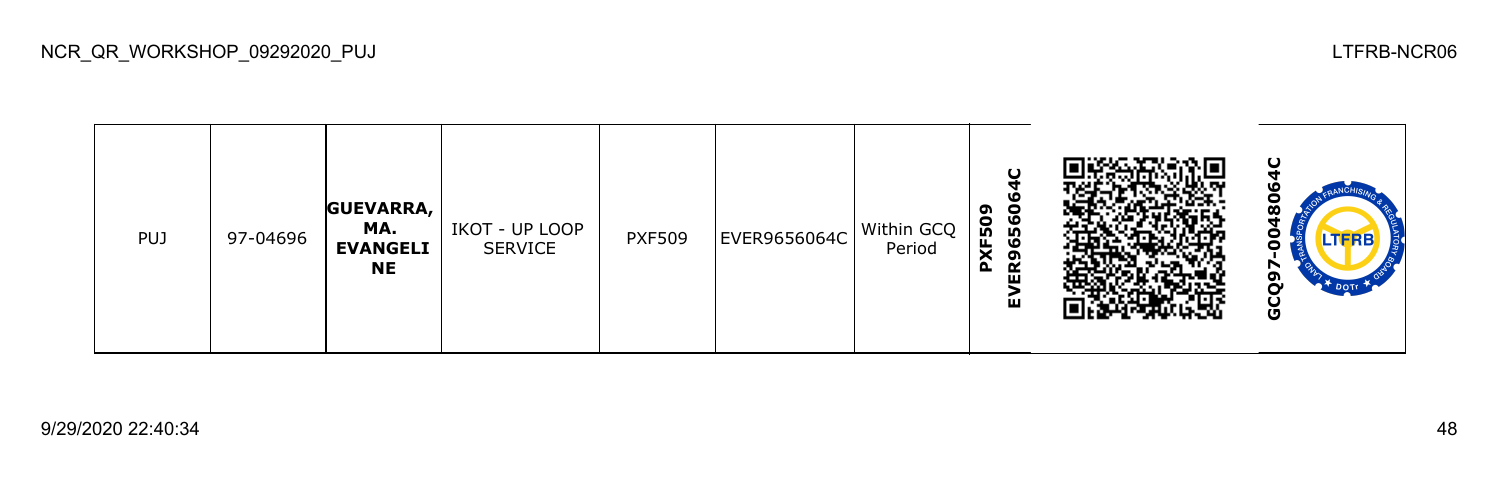| <b>PUJ</b> | 97-06181 | ROLLE,<br><b>NORMA</b> | IKOT - UP LOOP<br>SERVICE | <b>PXW175</b> | SPMM1019239<br>8C | Within GCQ<br>Period | 8C<br>σ<br>m<br><b>In</b><br>N<br>໑<br>⊣<br>$\blacksquare$<br>0<br>×<br>⊣<br>o<br><b>S</b> |  | ပ<br>œ<br>т<br>o<br>o<br>ດາ<br>$\alpha$<br>DOT<br>ပ<br>Ū |
|------------|----------|------------------------|---------------------------|---------------|-------------------|----------------------|--------------------------------------------------------------------------------------------|--|----------------------------------------------------------|
|------------|----------|------------------------|---------------------------|---------------|-------------------|----------------------|--------------------------------------------------------------------------------------------|--|----------------------------------------------------------|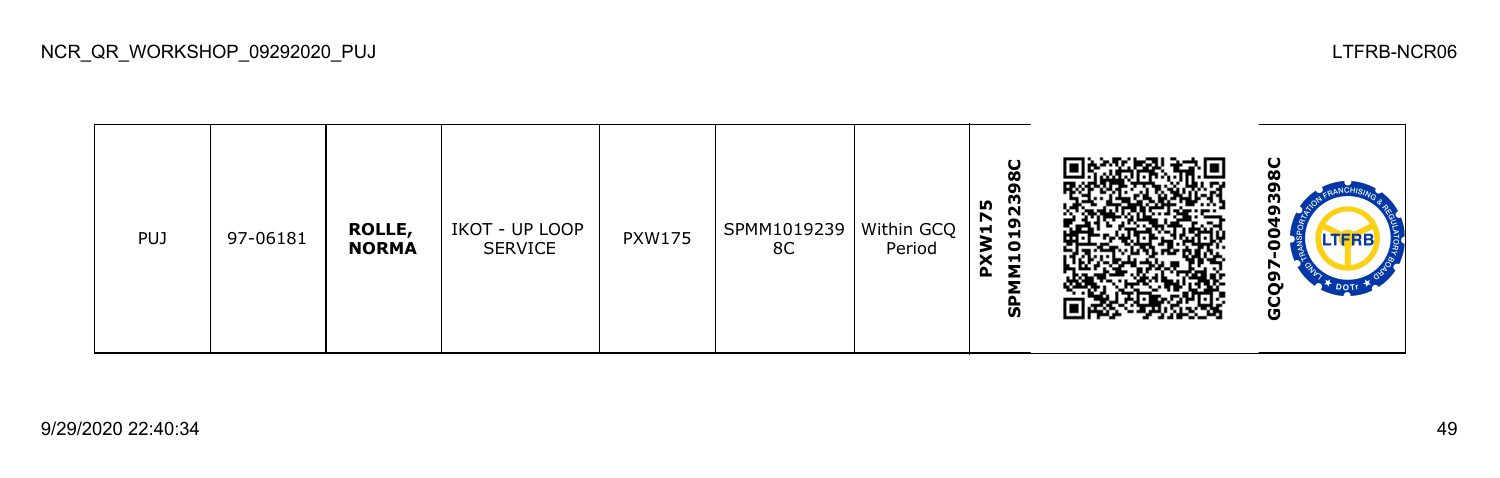| <b>PUJ</b> | 98-00080 | <b>LUMBRERA</b><br><b>S, RUBEN</b> | IKOT - UP LOOP<br><b>SERVICE</b> | TXJ229 | HMW7638C92 | Within GCQ<br>Period | N<br>ດາ<br>ᡡ<br>Ŏ<br>N<br>Ğ,<br>XJ2<br>↖<br>►<br>I |  | N<br>œ<br>о<br>m<br>o<br><b>LTFRB</b><br>o<br>Ò<br>ຫ<br>ū |
|------------|----------|------------------------------------|----------------------------------|--------|------------|----------------------|----------------------------------------------------|--|-----------------------------------------------------------|
|------------|----------|------------------------------------|----------------------------------|--------|------------|----------------------|----------------------------------------------------|--|-----------------------------------------------------------|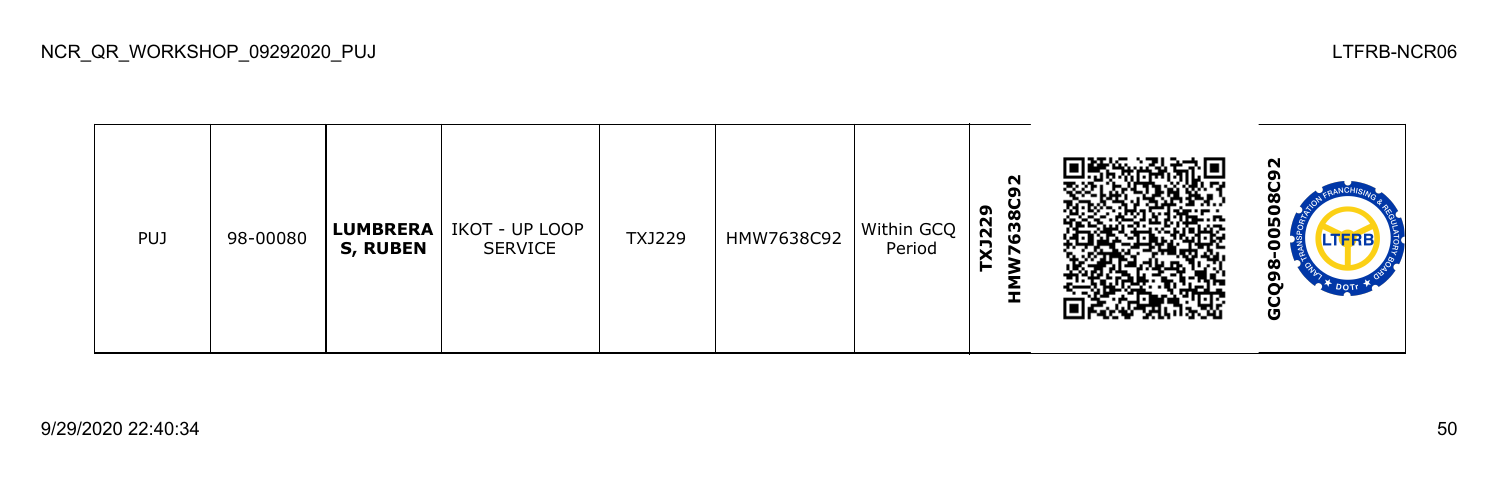| <b>PUJ</b> | 98-00107 | MENDOZA,<br><b>ROMELITO</b> | IKOT - UP LOOP<br><b>SERVICE</b> | DJE481 | SPMM4598091 | Within GCQ<br>Period | $\cup$<br>−<br>σ<br>8<br>$\overline{8}$<br>59<br>$\ddot{a}$<br>n<br>↽<br>င္ဟ |  | ပ<br>с<br>051<br>о<br>ထ<br>ຓ<br>~<br>$\tau$ DOTT<br>Ğ |
|------------|----------|-----------------------------|----------------------------------|--------|-------------|----------------------|------------------------------------------------------------------------------|--|-------------------------------------------------------|
|------------|----------|-----------------------------|----------------------------------|--------|-------------|----------------------|------------------------------------------------------------------------------|--|-------------------------------------------------------|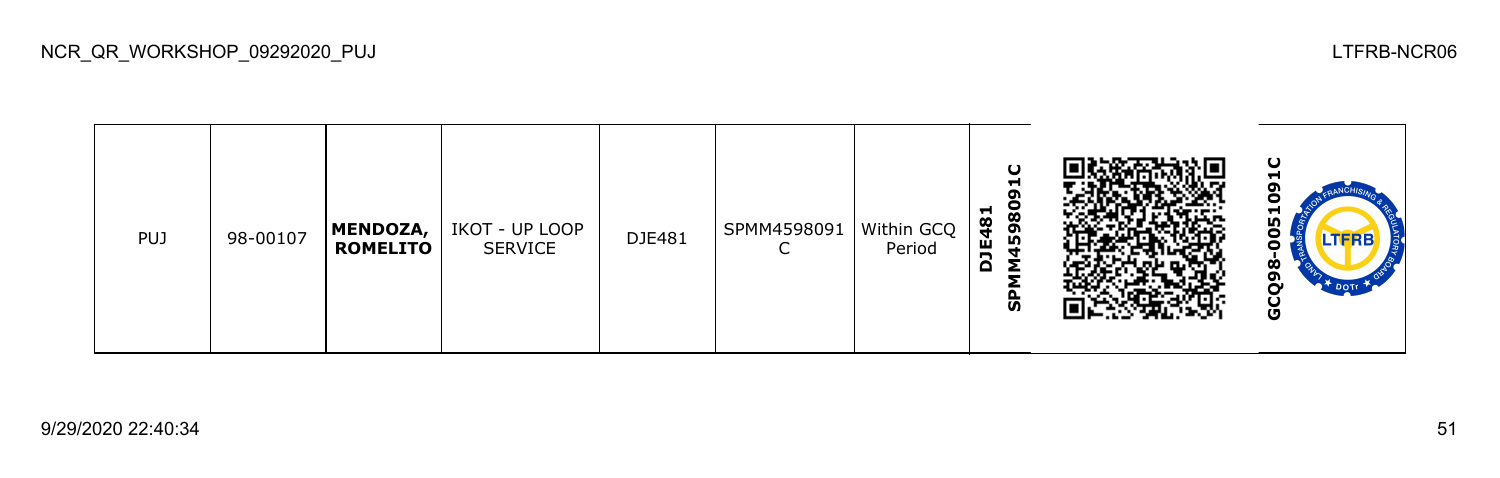

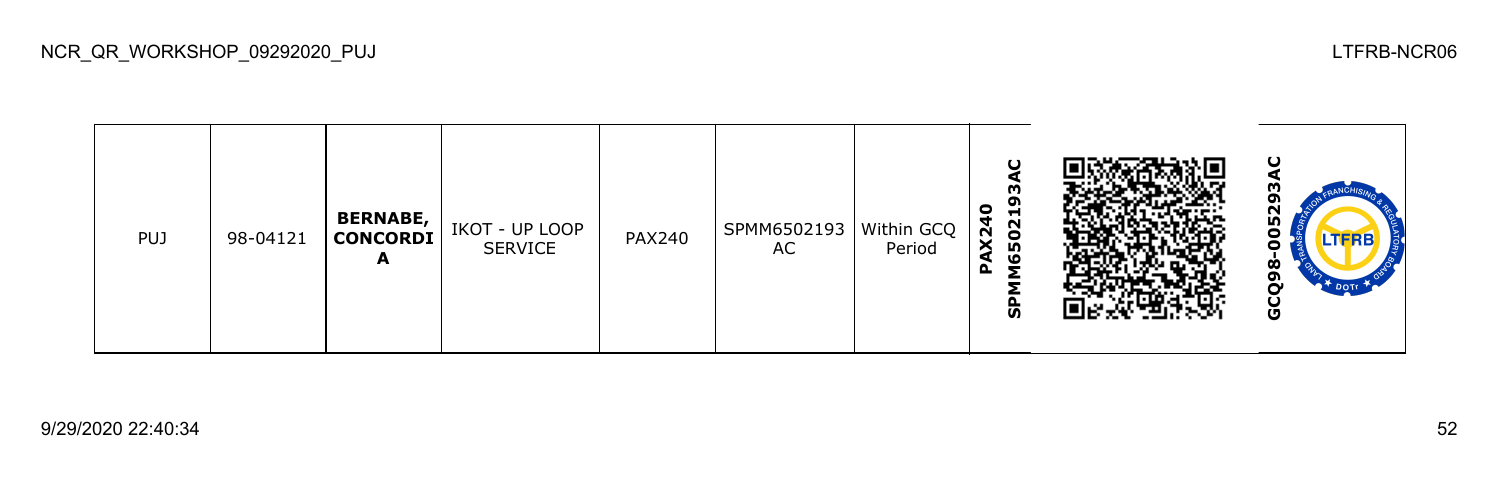

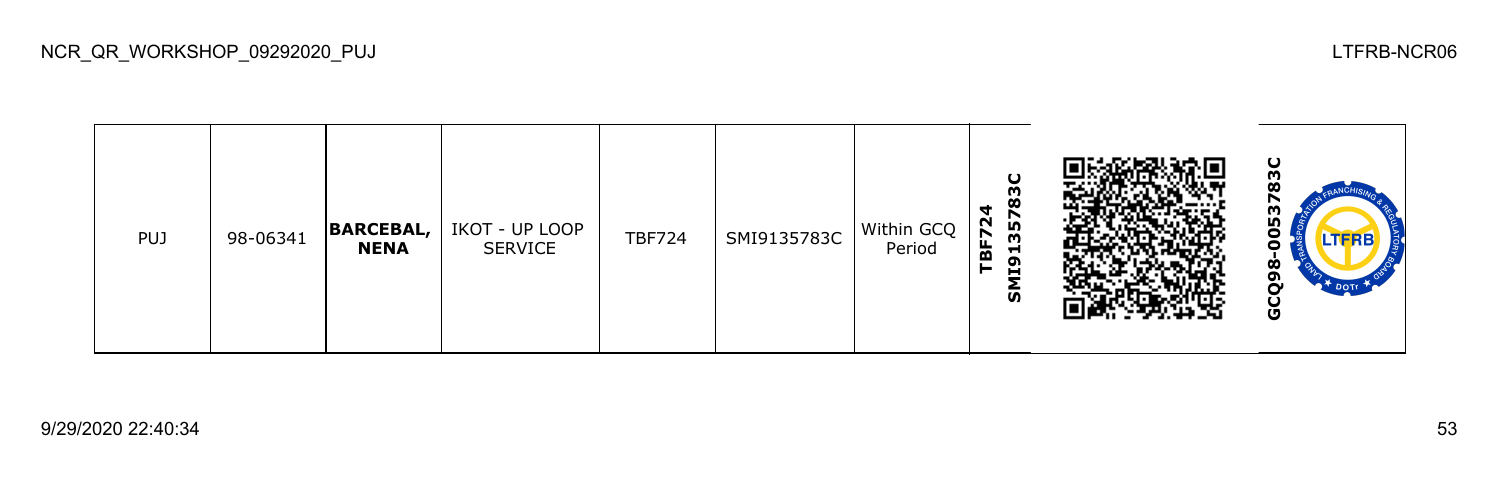| <b>PUJ</b> | 98-06401 | ORTEGA,<br><b>BARTOLOM</b> | IKOT - UP LOOP<br><b>SERVICE</b> | <b>TVB302</b> | SPMM7348094 | Within GCQ<br>Period | С<br>3480<br>N<br><b>B30</b><br>င္ဟ |  | ω<br>m<br>ൎ<br>DOTT<br>Ū |
|------------|----------|----------------------------|----------------------------------|---------------|-------------|----------------------|-------------------------------------|--|--------------------------|
|------------|----------|----------------------------|----------------------------------|---------------|-------------|----------------------|-------------------------------------|--|--------------------------|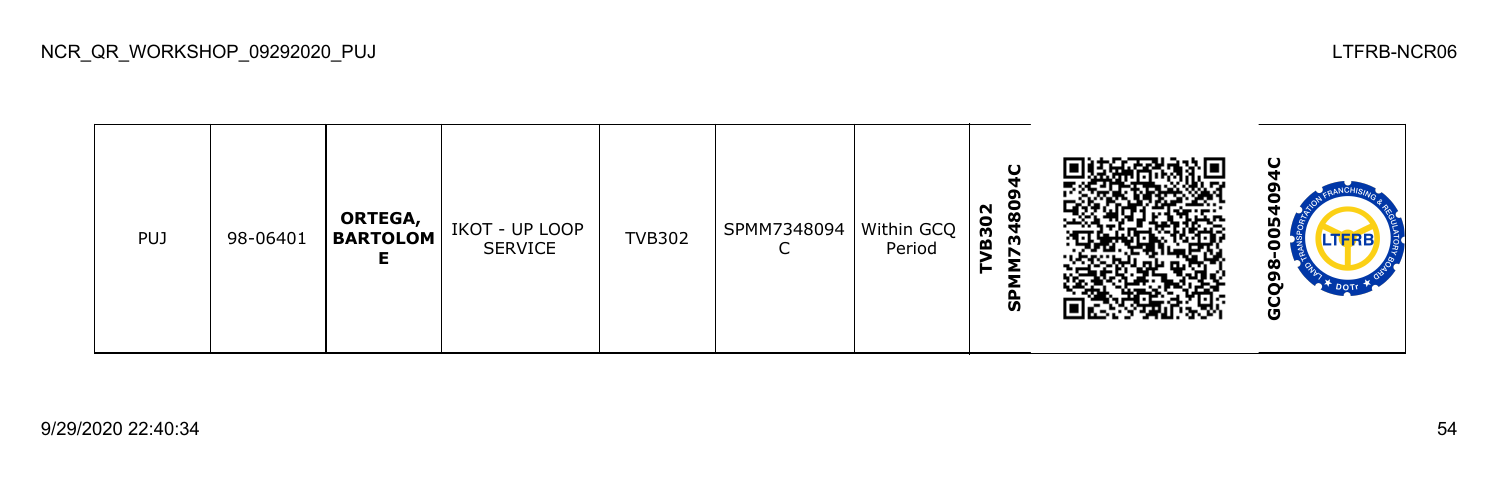